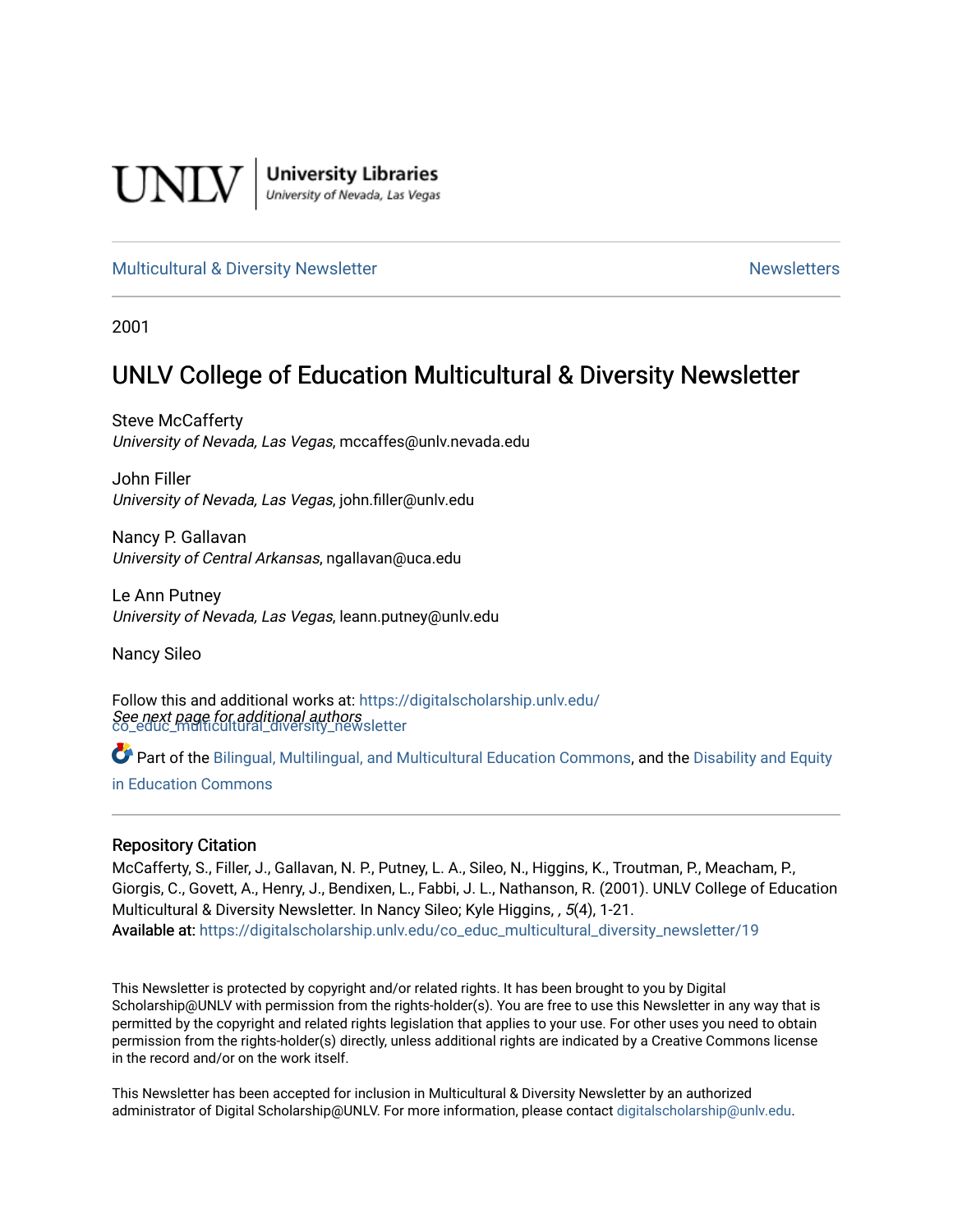## Authors

Steve McCafferty, John Filler, Nancy P. Gallavan, Le Ann Putney, Nancy Sileo, Kyle Higgins, Porter Troutman, Paul Meacham, Cyndi Giorgis, Aimee Govett, Jean Henry, Lisa Bendixen, Jennifer L. Fabbi, and Rebecca Nathanson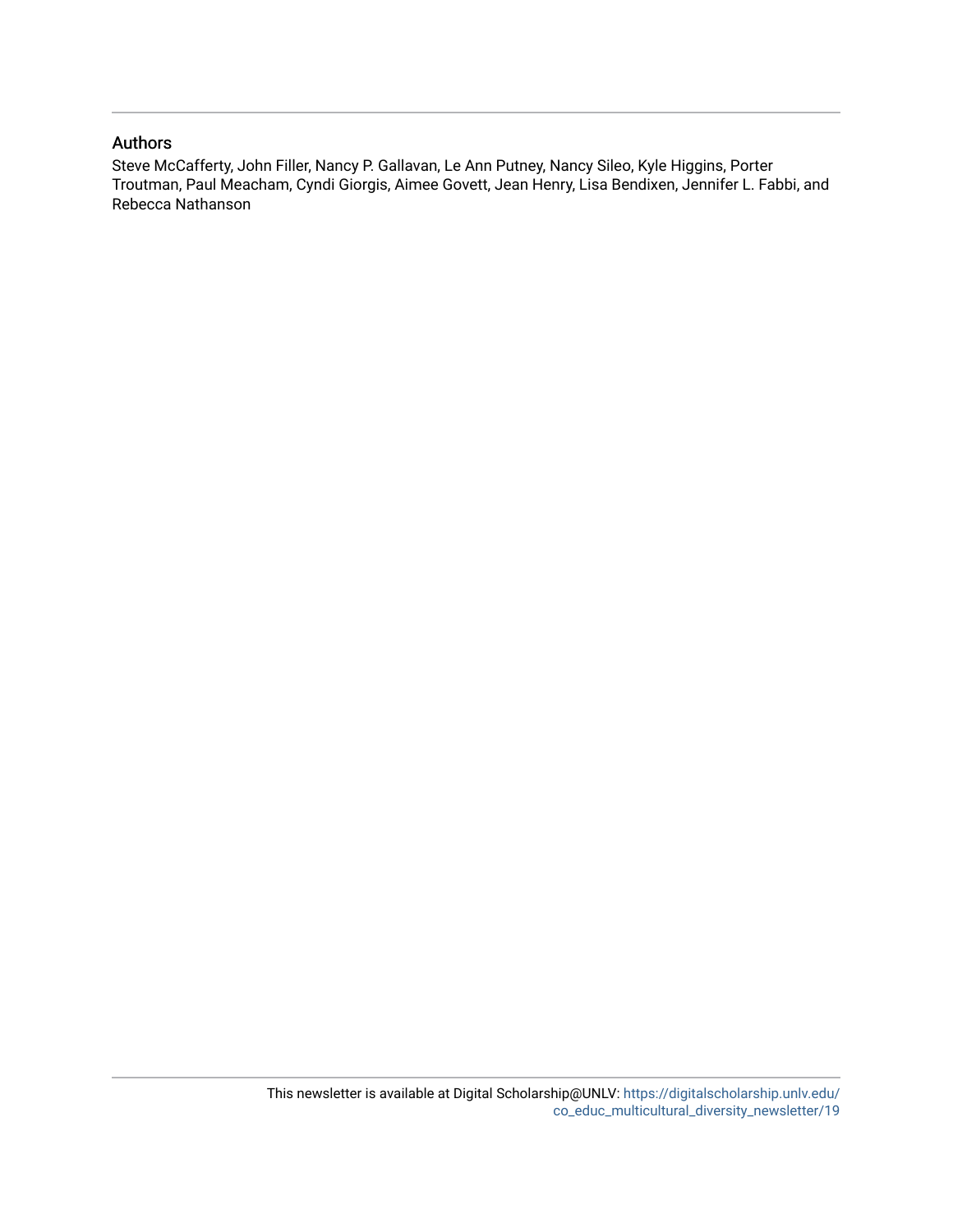

# **Multicultural & Diversity Newsletter**  Published by the Multicultural & Diversity Committee

Volume 5, Issue Number 4, 2001

# Members of the Multicultural & Diversity Committee:

Steve McCafferty, John Filler, Nancy Gallavan (Co-chair), LeAnn Putney, Nancy Sileo, Kyle Higgins, Porter Troutman (Co-chair), Paul Meacham, Cyndi Giorgis, Aimee Govett, Jean Henry, Lisa Bendixen, Jennifer Fabbi, and Rebecca Nathanson

Nancy Sileo & Kyle Higgins, Editors

\*\*\*This newsletter is published twice a semester. The articles that appear in the newsletter are based on author interest and consist of both scholarly works and opinion pieces. For further information regarding

submissions contact Nancy Sileo or Kyle Higgins at higgins@nevada.edu or sileo@nevada.edu \*\*\*

•

•



# **NAME, 2001**

11th Annual International Conference

November 7-11, 2001

**Riviera Hotel** 

**Las Vegas, NV** 

www.nameorg.org

Page 1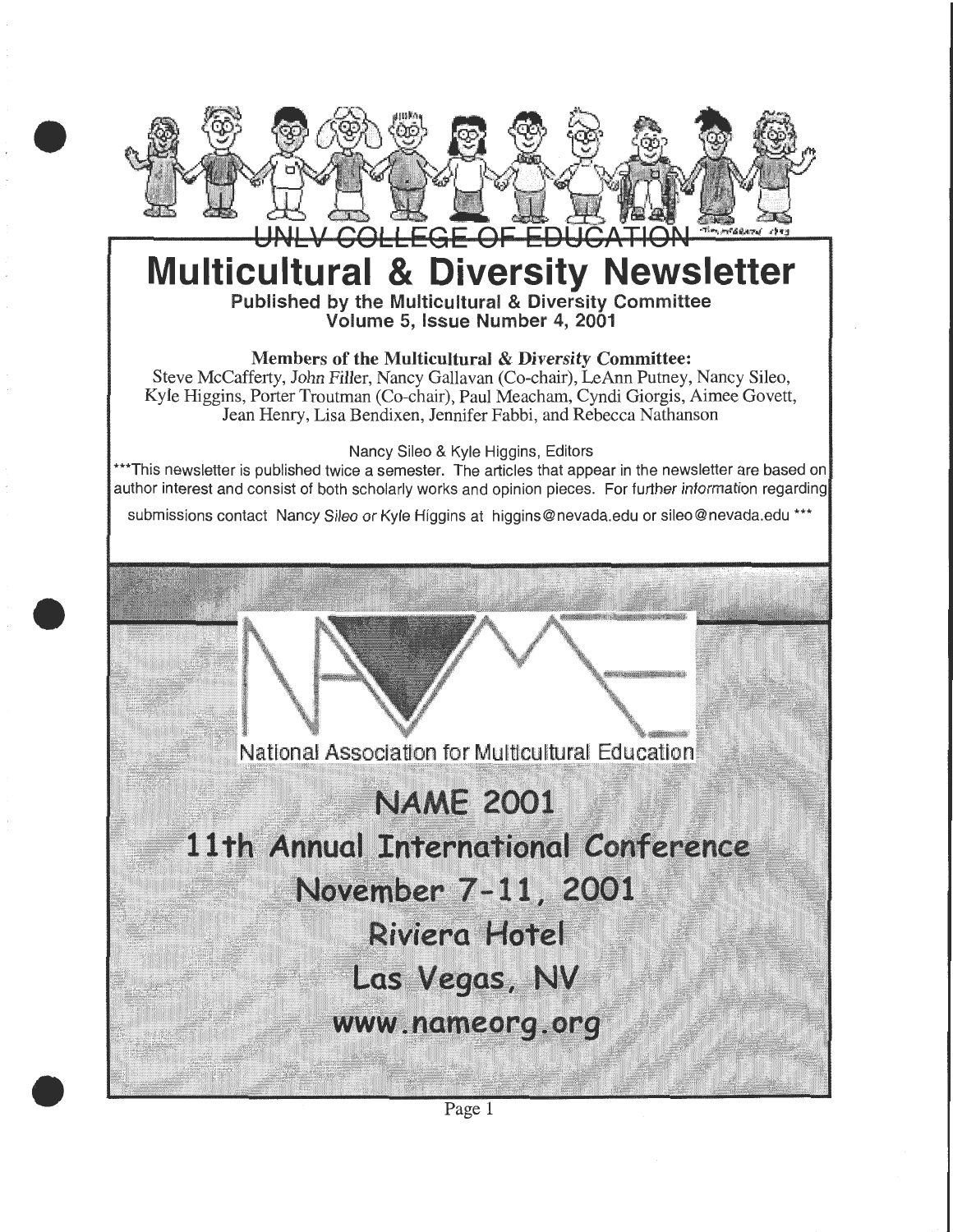#### **NAME 2001 ANNUAL CONFERENCE COMING TO**  LAS **VEGAS!!!!**

• Mark your calendars and reserve these dates now for the 11th Annual International<br>Conference of NAME: The National Conference of NAME: The National Association of Multicultural Education. This dynamic event will be held at the Las Vegas Riviera Hotel from November 7-11, 2001. The theme of this year's conference is: "High<br>Stakes for the Multicultural Agenda: Stakes for the Multicultural Agenda: Assessment \* Achievement \* Accountability \* Advocacy."

> The 2001 NAME conference will feature keynote speakers, workshops, breakout sessions, networking, and venders addressing theory, research, practices, field visits, and resources supporting five major themes:

- advocating social change in schools and communities;
- promoting academic achievement for all students through effective instructional practices;
- developing curriculum which advances multiculturalism and equity;
- building capacity to overcome the achievement gap, the digital divide, and other inequities; and
- ensuring responsive procedures for policy development and strategic planning.

The Founders of NAME envisioned an organization that would bring together individuals and groups with interests in multicultural education from all levels of education, different academic disciplines, and from diverse educational institutions and occupations. NAME today is an active, growing organization, with members from throughout the United States and several international countries. Educators from preschool through higher education and representatives from business and communities comprise NAME's membership. Members in 22 states have formed NAME chapters, and more chapters are in the process of forming.

For more information, please contact Dr. Porter Troutman at 895-4407, email address: porter@nevada.edu or Dr. Nancy Gallavan at 895-4884, email address: gallavan@nevada.edu. See you in November!!

# **FEATURED GUEST COLUMN**

#### **PERSONAL AND PROFESSIONAL BELIEFS ABOUT DIVERSITY SCALES: FROM DEVELOPMENT TO PUBLICATION (A SURVIVOR STORY OF ANOTHER KIND)**

An interview with Cathy A. Pohan, Ph.D., San Diego State University By Lisa D. Bendixen

#### Q. Tell Us About Your Experiences Leading Up To Your Current Research **Interests**

As I sit at my computer and reflect back on the experiences  $\overline{I}$  have had both in graduate school and during my induction years in Higher Education, I am thankful that I was completely unaware of my profound naivete about research and the publication process. Indeed, had I been cognizant of the challenges that would eventually come my way, it is likely that I would never have taken on the formidable task of developing, validating, and subsequently disseminating scales to measure educators'<br>beliefs about diversity. Of course, my beliefs about diversity. professors and co-author/mentor could have steered me in another direction and saved me much stress; however, had that taken place many of us would still be searching for valid empirical instruments to measure educators' personal and professional beliefs about diversity. And more importantly, I would have to live with the realization that I took the easy way out. But wait; let me tell you how this whole journey got started.

After teaching elementary school for nine years (most of which were in South-Central Los Angeles) and working with both preservice and first year teachers, I began to consider ways in which Colleges of Education could better prepare teachers to work successfully in settings. serving students from diverse racial, ethnic, economic, linguistic, religious, and family backgrounds. Although I considered myself to be an excellent teacher, I knew that even I lacked some critical knowledge, skills, understandings, and sensitivities that would have enabled me to be more effective in meeting the diverse needs of the students with whom I had been working. Additionally, the fact that recently credentialled



•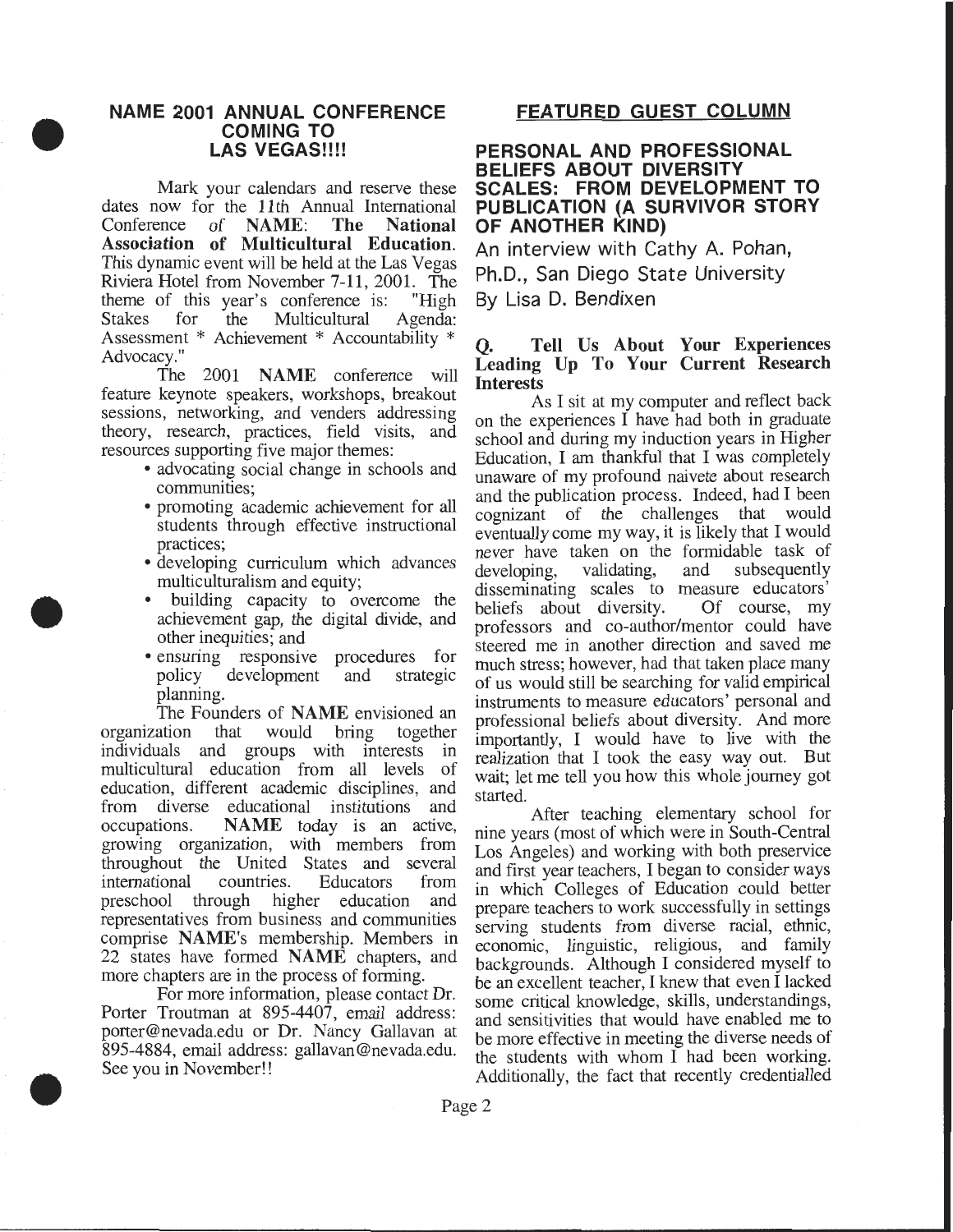teachers (this was in the 80's) didn't appear to be any more prepared than I, propelled me into graduate school. Being both an Idealist and a Realist philosophically, I believed that my experiences could help reform teacher preparation in a way that was sorely needed. And thus, my survivor story begins.

•

•

•

## **Q. Why Measure Beliefs About Diversity?**

Years ago, Bandura (1982) argued that our actions (behavior/skills) are guided by what we know and believe. As a result, many we know and believe. scholars (Wideen, Mayer-Smith, & Moon, 1998) have investigated the impact of teachers' beliefs on classroom decision-making and practices. Many of these studies found teachers' attitudes, beliefs, and expectations resulted in differential treatment of diverse students (Nespor, 1987; Pajares, 1992). Since beliefs are said to play such an important role in determining student outcomes, I wanted to investigate how effective the new multicultural interventions were in a) preparing teachers to work more effectively in diverse settings and b) reducing educational inequities and differential outcomes. Thus, began the search for an instrument to examine teachers' beliefs about diversity and diverse students.

Existing Beliefs Measures: We found over a dozen studies examining teachers' beliefs (or attitudes) about diversity, with the majority of these studies utilizing quantitative methods. However, a thorough analysis of the quantitative studies revealed a clear absence of rigorous, empirical measures to examine a broad range of diverse issues in both personal and professional contexts (cf. Pohan  $&$  Aguilar, in press for a complete review). One of the most widely used scales in the multicultural/beliefs literature is Henry's (1986) 28-item Cultural Diversity Awareness Inventory (CDAI). Henry provides us with no information regarding the reliability and validity of the CDAI. Still further, several others scholars have used a modified version of the CDAI (Larke, 1990; Davis & Turner, 1993; Davis & Whitner, 1994), yet these studies also failed to provide data on the reliability and validity of the inventory. Thus, we saw a need for sound instrumentation on diversity for research and applied purposes.

Defining Diversity: My co-author and I

believe that multicultural education should be broad and inclusive of many aspects of sociocultural diversity. As such, we were sociocultural diversity. interested in measuring educator's beliefs about a <u>broad range</u> of diversity issues. found that, most often, race and/or ethnicity are associated with the concept of diversity and that most existing measures of beliefs about diversity focus on these issues. However, we believe that utilizing such a narrow approach to diversity could potentially lead us to miss other important sociocultural factors (e.g., social class, gender, religion, languages other than English,<br>and sexual orientation) associated with and sexual orientation) associated educational discrepancies, discrimination, or inequity. Thus, in defining diversity, we have attempted to be inclusive of all historically marginalized sociocultural groups.

Personal and Professional Beliefs: Taking a two-dimensional (personal and professional) approach to assessing beliefs is based on the notion that a person may hold a set of personal and professional beliefs about a given issue that would, in a particular situation, be in direct conflict within a professional context. For example, in a personal context, an educator might believe that gay and lesbian individuals have the freedom to live their *personal (daily) lives* as they wish (i.e., to love whomever they choose to love) and that they should be free from harassment. Within a should be free from harassment. *professional context (i.e., schooling),* however, the same educator might believe that it is<br>inappropriate (or unnecessary) to add inappropriate (or unnecessary) to gay/lesbian households to his/her curriculum unit on families. Thus, we determined that our measures needed to a) include a broader approach to diversity than was currently available, b) address both personal and professional beliefs regarding diversity, and c) be rigorous and psychometrically sound. These three criteria guided our development and refinement of the measures throughout the sixyear process. For specific information about<br>instrument development, validation, and instrument development, validation, reliability, readers are referred to Pohan & Aguilar's upcoming publication in the American Educational Research Journal (Summer, 2001 Issue).

**Q. What Were Some Of Your Challenges In Instrument Development and Validation?**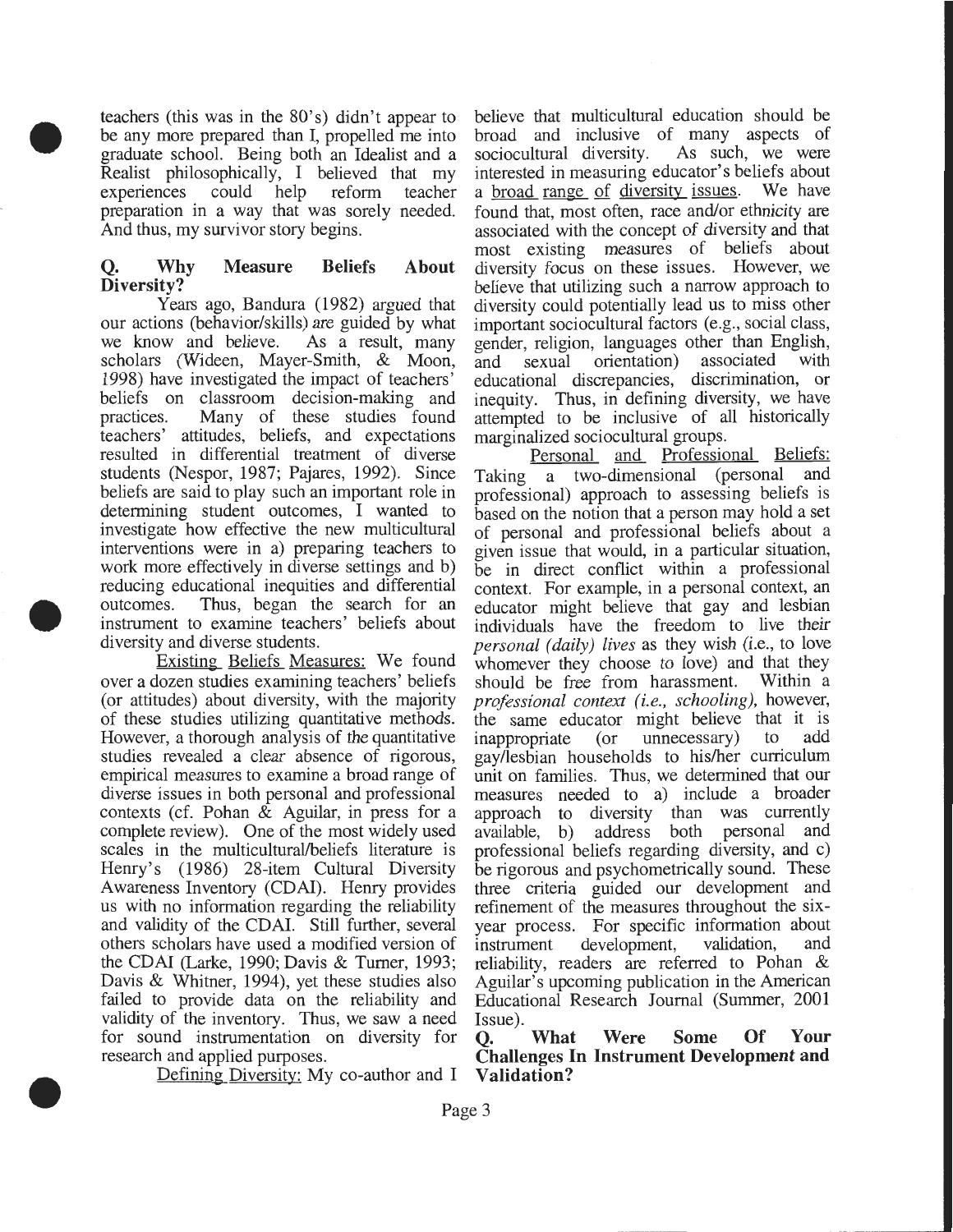• As I stated at the beginning of this interview, I really had little, if any, understanding of what I was getting myself into (researchwise) when I decided to develop these two instruments. But what was more evident as time went on was how extremely naive I was about the challenges that I would have to confront during the development, validation, and dissemination process. Most shocking was the outright homophobic attitudes with which we came face to face. No issue or items on either of the scales evoked more resistance and negativism than items dealing with sexual orientation. In addition to sexual orientation, the issues of immigration, poverty, and bilingualism evoked some very strong comments. Perhaps what was most disturbing for me was the seeming narrow-mindedness and ultraconservatism that we encountered among both educational practitioners and scholars.

• Challenges During the Validation Studies: Perhaps the most vivid example I can give you is what happened during my initial field testing. Having secured the participation of several universities and school districts, I was well on my way to completing my dissertation research. However, upon receiving the packet of belief scales to be distributed, one very large school district pulled out of the study at the last minute. The reason? The school district could not distribute the materials (the scales) because they included items dealing with sexual orientation. And, since we refused to remove those items from the scales, the district would not participate in the study.

> Challenges During the Dissemination Process: While I run the risk of sounding defensive, I will go ahead and say that I feel that because of the controversial nature of our content (e.g., sexual orientation, religion, gender/sexism as aspects of diversity), we had to endure manuscript reviews that were unusually long and incomplete. In addition, we had to deal with what seemed to be excuses for not accepting our work (e.g., disagreement with content rather than the rigor of the methodology).

> I always thought that educational scholars would review manuscripts on the merit of the research methodology itself and try to be as objective and unbiased as possible. Perhaps the majority of reviewers do. However, our experience with one

•

major research journal was quite an eye opening experience. Four months after our first submission to this journal, we found out that 3 of 4 reviewers failed to review the manuscript. Thankfully, the editors reviewed the manuscript and made helpful suggestions along with those of the one reviewer. They encouraged us to conduct more validation studies and to resubmit. Although I was initially frustrated and resistant to the idea of doing more work on the scales, I eventually came around and began conducting additional studies.

Three years later, we submitted a revised manuscript that addressed all of the concerns of the initial set of editors and reviewer. Eight months passed and we still had not received any word on the status of this manuscript. After several phone calls and conversations with the new editors, they apologized for the "inordinately long delay" in responding to our manuscript. It seems that only 2 reviewers had submitted a review. The editors then agreed to review the manuscript themselves in order to provide a complete review. Although we had to wait over a year for the review process to be complete, this set of editors and reviewers provided us with some very helpful suggestions and encouraged us to revise and resubmit within 3 months.

What was most discouraging for me, however, was that even after addressing the original reviewers' very valid concerns and requests, the next set of reviewers had trouble with *different issues.* For example, one reviewer felt that since many people would get a lower overall score on our scales (indicating less openness or awareness to issues of diversity) because of a particular religious orientation (e.g., lower scores on sexual orientation items would pull down the overall score), that our scoring procedure and subsequent interpretation may be invalid or inappropriate. This reviewer questioned the "implicit value-directionality" of the scales. Still another questioned our use of Rokeach's Dogmatism Scale (1973) in a crossvalidation study, arguing that people scoring extremely high on our scales (indicating openness) could be just as *dogmatic* as individuals scoring extremely low on our scales. While one might agree, this analysis was inconsistent with Rokeach's definition of dogmatism as being a general authoritarianism,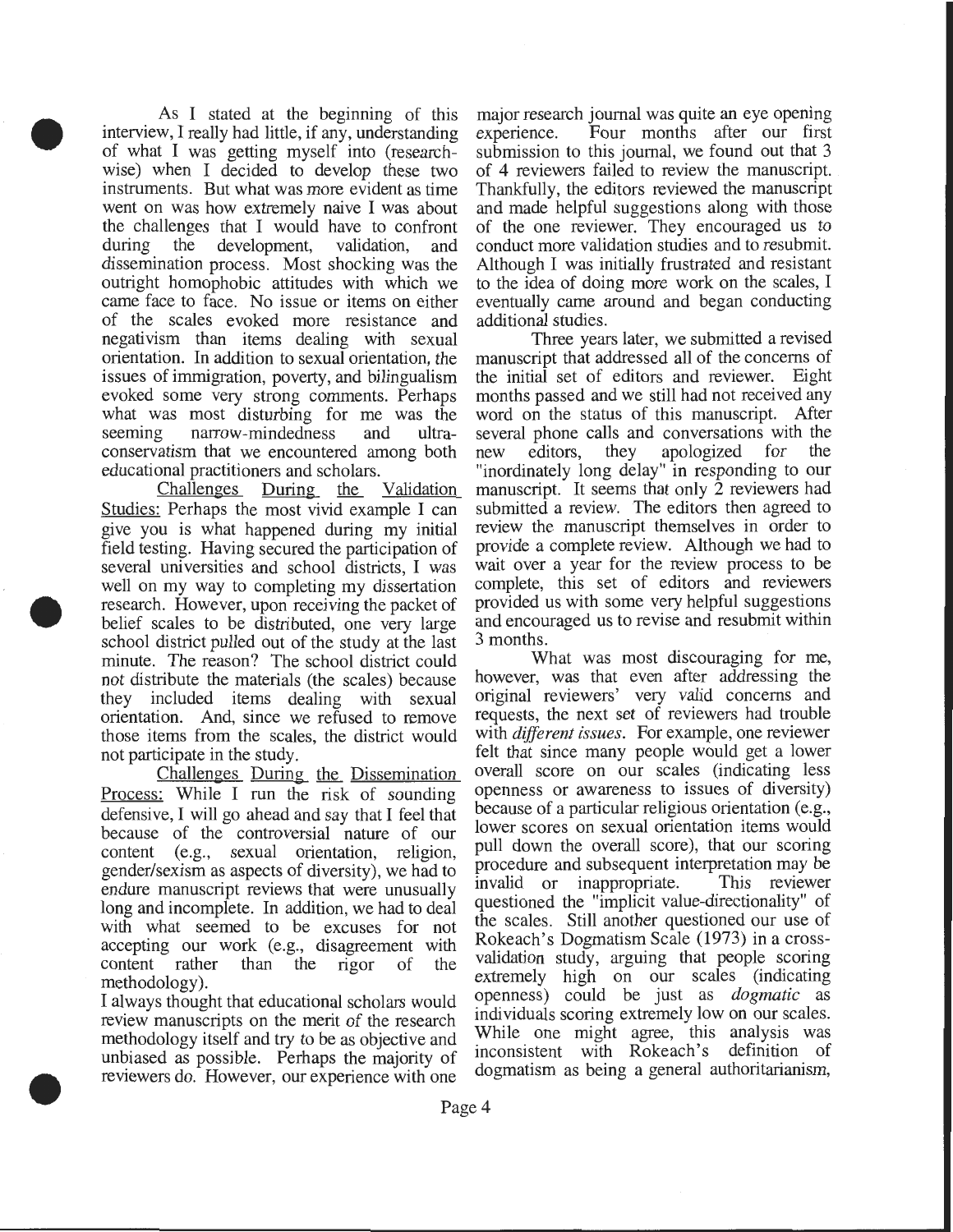intolerance and/or closedness of one's belief system. Since the Dogmatism Scale was said to measure intolerance or closedness of one's beliefs system, we believed it was appropriate to use in a cross-validation study. Yet another reviewer/editor questioned our broad definition of diversity (especially including sexual orientation.

•

•

•

Confronting these challenges was extremely frustrating. However, with the help of the new editors, as well as feedback from a leading scholar in the field of measurement, we were able to tighten the manuscript and respond to the expressed concerns of the reviewers. A very helpful exercise, for example, was the critical dialogue with Dr. Barbara Plake leading to her understanding of the rationale for including sexual orientation into the concept of diversity. Furthermore, her admittedly narrow perspective on diversity (i. e., "race or ethnic minorities") caused problems in her initial interpretation of our work. When she recognized and appreciated our broader conceptualization of diversity, she was able to offer a very valuable critique of our manuscript. Her critique of methodology, writing, and organization of the manuscript was enhanced by her understanding of the broader conceptualization of diversity. Having our work critiqued by Dr. Plake helped us to better appreciate those reviewing the work. Of course, we were pleased when the manuscript was finally accepted for publication in January of 2000. However, persistence was essential to achieve acceptance. Now people in the field are able to access the scales.

### Q. What Have You Taken Away From This Experience?

One could argue that I am being ultrasensitive and that getting published in a major research journal is no easy task. In fact, many people are asked to do several revisions before a paper is finally accepted for publication in such journals. I guess I would agree if I had not had similar experiences with other journals; reviewers are frequently uncomfortable with including sexual orientation in the multicultural/diversity discussion. As a result, I am led to wonder, who are these reviewers? How do they get selected? What impact do they have on the policies and practices of the

universities and colleges of education for which they work? The conservatism and homophobia that we encountered throughout this process is not unlike what we see in teacher preparation programs across this country. Indeed, many teacher educators would like diversity issues to remain safe, non-political (if that is even possible), and/or marginalized. This is perhaps a harsh commentary, but it is no surprise that conservative reviews come from people working in our Colleges of Education.

If schools, institutions of higher education, and educational literature in this country are supposed to practice and promote the democratic way of life and teach young people democratic ideals (e.g., equity, freedom of speech and expression, etc.), civic and social responsibility, as well as nurture social consciousness, then we have much reason to be concerned. In my opinion, the very resistance that we encountered provides strong support for a) why we must take a two-dimensional approach to beliefs about diversity studies and b) the need for educational programs that promote cultural awareness, sensitivity, and social justice. Clearly, in order to end this country's long history of discrimination and bigotry, we need educators and citizens who have the knowledge, attitudes/beliefs, have the knowledge, attitudes/beliefs, understandings, skills, and willingness needed to end discrimination and prejudice. Looking back, I consider myself to be a survivor because I was able to endure the heat, contribute a broader view of diversity, and ultimately provide a rigorous means to assess beliefs about diversity to the research literature. Still further, I would like to believe that our refusal to give up under the pressure has inadvertently moved the field forward and initiated some important dialogues related to who gets included in the "multi" part of multicultural.

\*\*We wish to thank Teresita Aguilar, Ph.D. for her helpful comments on this article.

### **BEANS AND TORTILLAS**

By María G. Ramírez

Recent events have triggered thoughts about things we understand and acknowledge readily in others but have great difficulty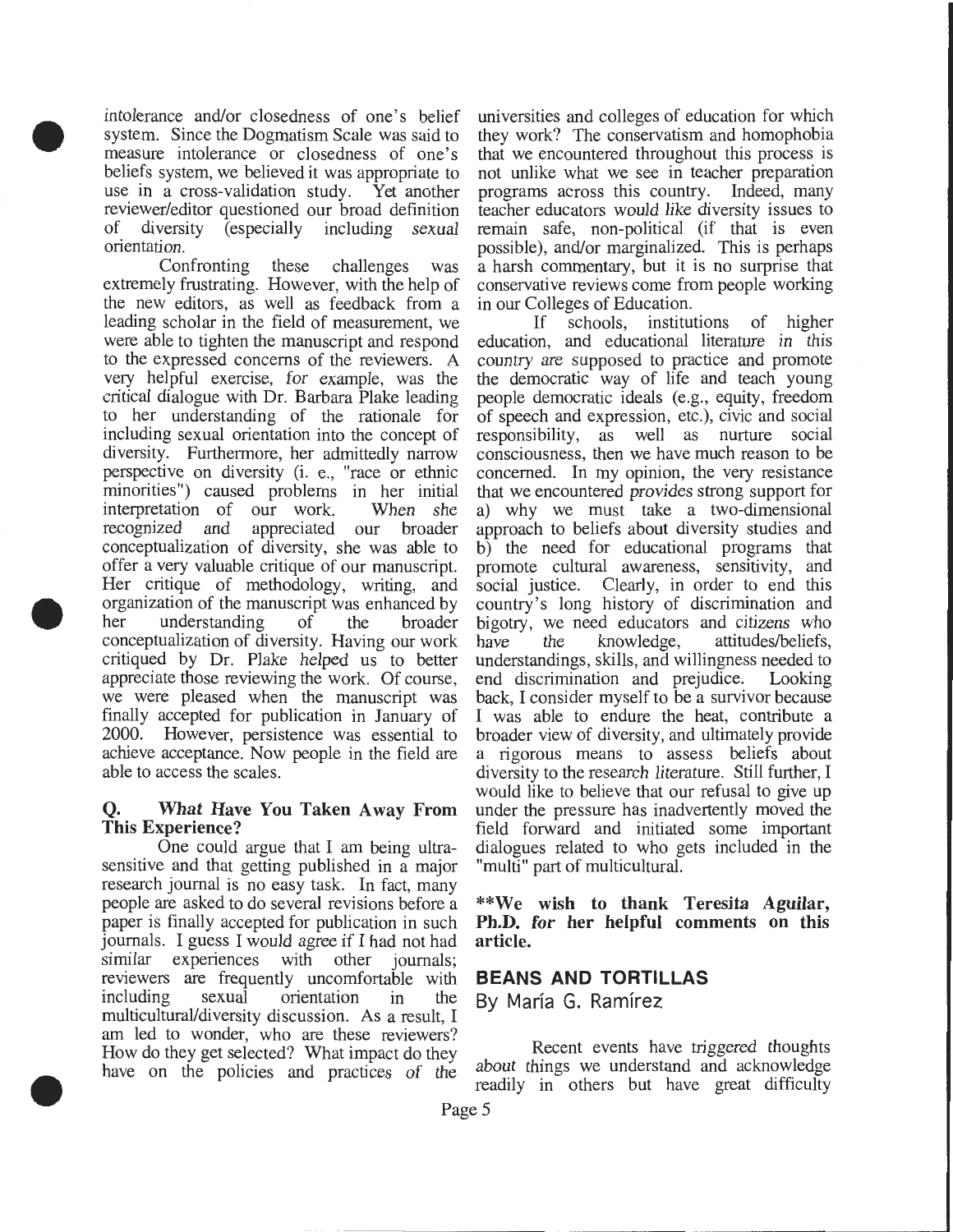recognizing in ourselves. While some things are easy to understand even though they remain intangible to us for all of our life, other things are difficult to grasp, especially as they relate to us.

•

•

•

Love is one of those things we can not see or touch but that most of us develop an understanding of from the moment we open our eyes and take our first breath. Some would say that love is experienced even prior to birth, since the soothing sounds of love, or its antithesis, are felt in the womb. We are not taught to love, but we love as easily, naturally, and effortlessly as we breathe. We learn to love by being loved, by sensing the emotion, as demonstrated initially by a parent or a caregiver. We recognize its presence and dread its absence, regardless of our age or gender. As we grow and our circle of loved ones expands, we begin to develop further understandings about love, and with each new encounter, we begin to understand that love, although ethereal, can exist in many forms and be of many different types, with many different people and always transcending time and space. Thus, love is understood by young and old but understood best by those embrace it and give it freely, permitting them in tum to receive it in abundance.

How is it then that other things are not understood well or recognized only in others but not ourselves? In my formative years, I failed to understand the racism directed at me because I had always believed that if I worked hard and excelled, I would succeed, be evaluated fairly and honestly on the merit of my work, and never be the victim of racist slurs. Imagine my surprise to hear a nun say to me, "Go home and have your beans and tortillas." I was no longer a child but a colleague of the nun who was also the head of the department at the university where I was employed. To realize that racism existed in the academy and among the ecclesiastic was difficult to comprehend or accept. How could educated people and members of the church be racist? Wasn't education supposed to open people's minds, making them more tolerant and accepting of others, and weren't members of the church supposed to be loving, charitable people? The nun probably didn't think of herself as uncharitable and certainly not racist, but she did make the statement and not in jest. Would the

racist slur have been neutralized if said in jest?

More recently, a professor referred to the ethnic population in Hawaii as the "Asian flu." While some were appalled at his statement and referential term, others tried to say that the professor was referring to the economic condition in Hawaii that resulted when Asians left the island. But, the reference was made in response to a question about the ethnic composition of the students at the university. The professor's uncensored words caused one colleague to refer to the professor as a racist and prompted a call to ask me what I thought the professor meant when he made the statement. As I responded, my colleague and friend said to me, "I think Las Vegas is suffering from a Hispanic invasion but I can say it because I'm saying it to you." My response was that Las Vegas, as well as the nation, was experiencing a Hispanic explosion, as I tried to characterize the increase in the number of Hispanics attributable to births. I found myself in the uncomfortable position of trying to respond diplomatically and non-defensively but ever mindful and fearful of perpetuating rather than dispelling a stereotype, as I responded to my friend. Not all of us try to respond tactfully, and, at times, diplomacy is the last thing on our mind, particularly when the racist slurs come from "strangers."

"I served three tours of duty in Vietnam saving your white ass when you were still in your mother's belly," is the response an Asian friend made to some White men who yelled at him, "Go back to China." The incident occurred at a service station during the first weekend of the tension between China and the U. S. as my friend and colleague filled his car with gasoline. The men, angry over China's detainment of the American service men, saw a face that looked Chinese and took their best racist shot from a safe distance.

We recognize and understand racism when we see it in others, and we are appalled and enraged by it, but, often times, we fail to recognize it in ourselves. Racism is not recognize it in ourselves. confined to racist slurs but is comprised of many different acts and manifests itself in many different forms, evolving and changing with the perpetrators, the circumstances, and the degree of risk involved. A person can be racist about some people and not others and more racist at certain times of his or her life. It would be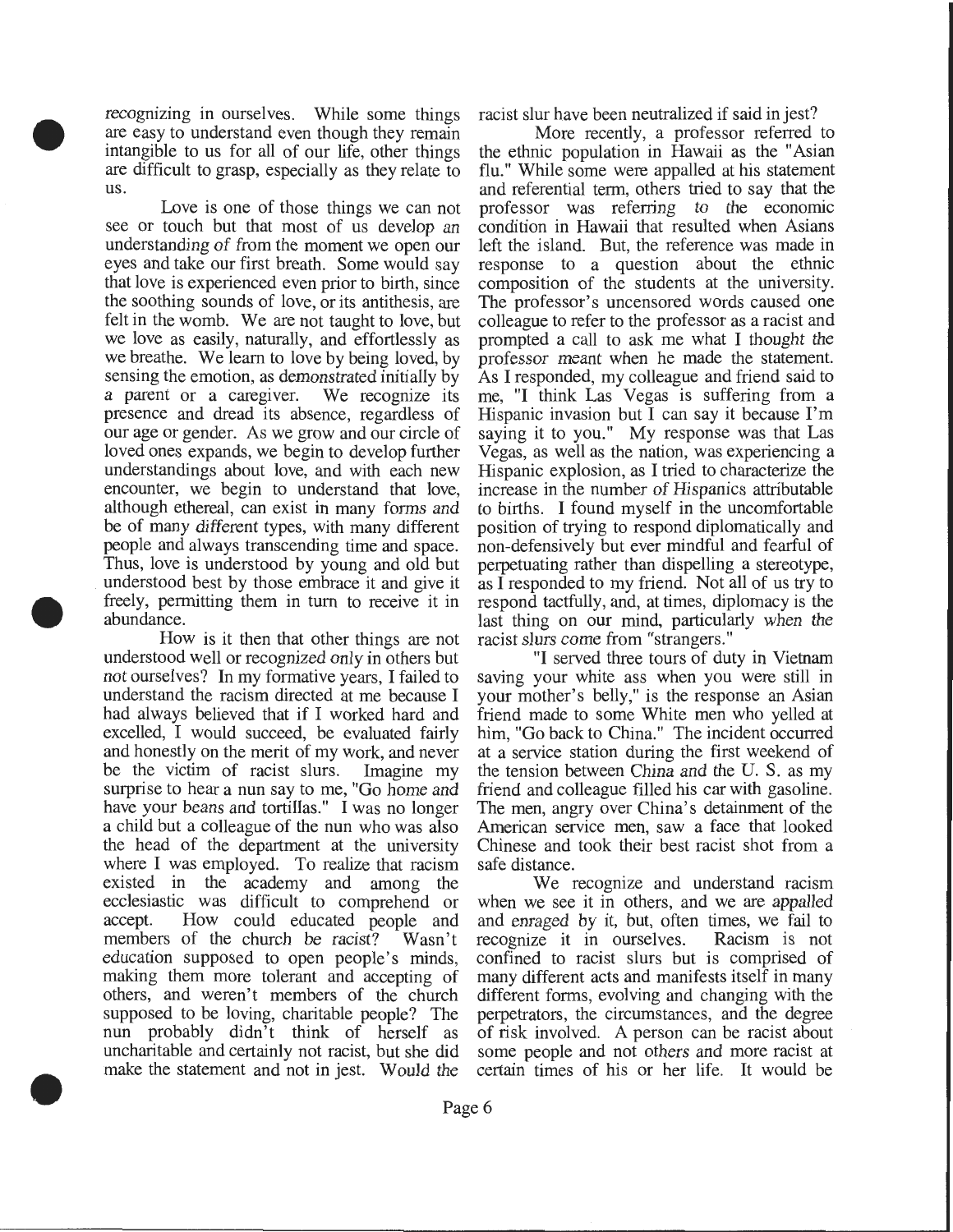wonderful to say that as we mature with age and knowledge, we grow more tolerant and less racist, but unfortunately that is not the case. Why is racism so difficult to comprehend? What keeps us from acknowledging its presence and contesting its use by others or ourselves? One possibility is that we fail to acknowledge certain racist statements or acts particularly when the perpetrators are people we know and like. After all, our friends, colleagues, and loved ones surely can not be racist. And, of course, we, too, are not racist.

# **MULTICULTURAL LITERATURE ACROSS GENRES IN YOUNG ADULT FICTION: A REVIEW OF THE 2001- 2002 NEVADA YOUNG READERS' AWARD NOMINATIONS**

By Jennifer L. Fabbi

•

•

•

*"Goodness was sprinkling down on the porch like powdered sugar, and I wanted to make sure that it was the only thing that got tracked in the house.* "

- from *When Kambia Elaine Flew in From Neptune,* p. 246

Last year, I introduced myself to this newsletter with an overview of the Nevada Young Readers' Award (NYRA), a committee on which I serve and of which I am particularly fond. In that column, I expressed displeasure at the way other committee members looked at some very culturally diverse pieces of literature as those "intended for a limited audience," therefore not worthy of being nominated for the annual award. After our meeting in March 2001 at the new Lied Library, as a committee of 35 teachers, librarians, parents and educators statewide, the Young Adult subcommittee walked away having chosen six novels (from a list of over fifty titles nominated by kids statewide) that are as culturally diverse as even I could hope for...and we didn't even have to try!! Also represented in this bunch are a Also represented in this bunch are a diversity of characters, settings, and genres that should appeal to teens across the state who will vote for a winner during the 2001-2001 school year. Please join me in celebrating these books!

"That isn't history," said Macey Clare's grandfather. "That isn't anything. It's just an old building that isn't there anymore." When fifteen-year-old Macey is assigned a local history report at school, she decides to research<br>a burned-out barn across from her a burned-out barr<br>grandparents' home. As Macey and her boyfriend Austin become more inquisitive about the barn's history, her family and friends become evasive, and her quiet, beautiful Connecticut hometown is suddenly unknown to her. In a parallel plot, Macey and Austin begin a service project at an inner-city church where they have come to know and care about its parishioners; when arson and violence strike the church, this storyline begins to intertwine with their bam-burning search. The pieces of this history-mystery begin to fit together, and Macey and Austin fear answers that rekindle fires of bigotry much too close to their own lives. While nothing can change the past, these teens show an exemplary spirit in pursuing answers to their questions and in taking responsibility for the present and the future in *Burning Up* by Caroline B. Cooney.

Hannah Ziebarth is fifteen, and since her father's death two years prior, she has taken care of her mother who has developed an agoraphobic condition. Now Hannah is agoraphobic condition. pregnant, though she is sure that her older boyfriend, Milo, will take care of her and even be happy about the baby; however, this is not the case. Milo refuses to take responsibility for the situation and is furious with Hannah, striking out with violence and then shunning her. Hannah has a difficult decision to make and some long overdue grieving to do, and she finds peace in an unexpected friend. Louis Plummer, author of *A Dance for Three,* explores the topic of teen pregnancy through many perspectives: those of the young mother-to-be, her naïve best friend, and Milo's confused younger brother, as well as indirectly through the actions of others in this religious Utah community. This book addresses issues that are "close to home" for Nevada's teenagers and does so in a sensitive and authentic manner.

Deep below the streets of New York City lies the strange and secret world of the Downside. Children of the Downside are taught from birth to avoid, even fear, the sunlit world above, yet a few dare to investigate the twilight layer the separates the two-the subway tunnels. When a construction accident threatens to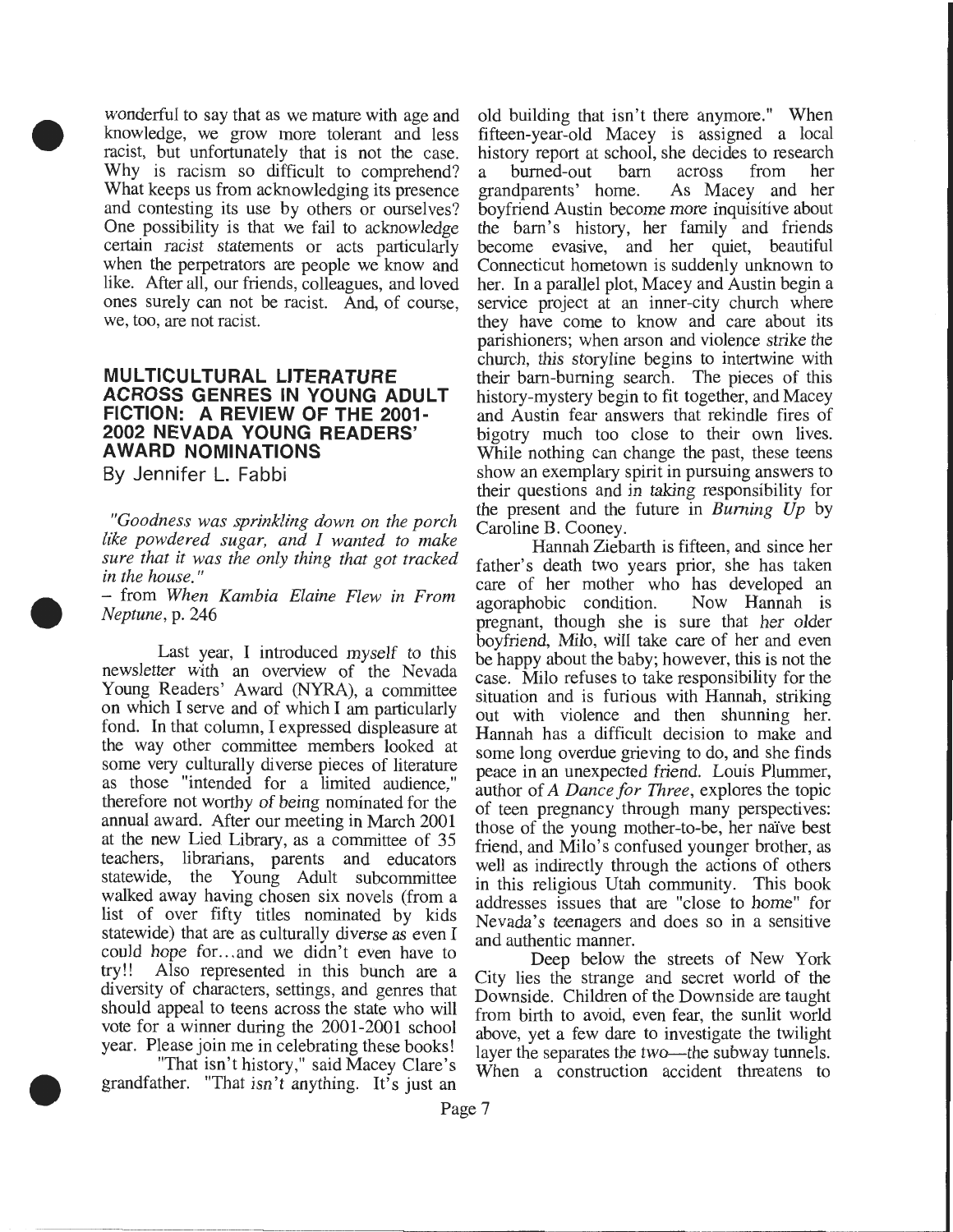destroy the Downside, it takes the courage of two new friends—Talon from the Downside and Lindsay from the Topside-to reveal the truth of this hidden world in order to save it. Neal Shusterman takes readers on an amazing journey to a highly-evolved "world" that's merely a few feet below what we think of as "normal" but is far beyond our wildest dreams in *Downsiders.* This science fiction novel is a riveting metaphor of segregation and how a society's actions may have effects unknown to it. Neal Shusterman also has a website: http:// www .storyman.com.

•

•

•

Since his dad left, twelve-year-old Jordan Scott has found "family" in a gang, the Cobras. When he steals his grandfather's gold pocket watch to hock it for a gun, Jordan has no idea that he is about to make a journey back in time to the days when his ancestors were slaves and to the place where the fight for freedom is lived beneath the lash of the whip. Forced to work as a slave, he is bound to people and experiences that will change his life forever. While he is ushered through the Underground Railroad, Jordan wonders if he will ever find his way back to the freedom of his own time. Arvella Whitmore, in *Trapped Between the Lash and the Gun,* successfully spins a tale that teeters on the edge between history and reality, sure to speak to anyone who has had to make tough choices in tough times and has persevered to the end. Make sure to read the "Author's Note" for the details and circumstances that make the material in this book so personal to her.

Shayla Dubois lives in a Houston neighborhood known as the Bottom with her mother and older sister Tia. Shayla dreams of becoming a writer and fills her blue notebook with beautiful descriptions of the colorful events of her young life. When her mother kicks Tia out of the house for being "scandalous," Shayla particularly relies on her writing as a way to cope with her sister's long absence. When a new neighbor, Kambia Elaine, arrives next door, Shayla is both intrigued and frustrated with this girl and her outrageous stories of "Memory Beetles" and "Wallpaper Wolves." On top of all of this, Shayla's father, Mr. Anderson Fox, comes back for what seems like an eternity to Shayla, who can't wait for him to leave. Although Shayla is twisted up in the drama of

her own family, she has an increasing suspicion that something is very wrong with Kambia Elaine. What is Kambia trying to tell her? Told from Shayla's point of view, *When Kambia Elaine Flew in From Neptune,* by first-time author Arvella Whitmore, is an awesome story of survival and change.

As a very young girl in 13th century China, Oyuna had her foot badly crushed by a horse; to the Mongolian clan she belonged to, this supposedly crowned her with bad luck. Although this bad luck has begun to manifest itself, Oyuna hears the call from deep inside of her to overcome her physical limitations and those rendered her by her society. Through the counsel of her shamaness-grandmother and her attention to a horse who speaks to her, Oyuna pursues her dream of finding and making her own good luck. This fantastic tale, *I Rode a Horse of Milk White Jade,* by Diane Lee Wilson, depicts a strong-willed girl who resists the tradition of her clan and country to make her own desires come true.

Currently, all of these titles are either available or on order at the Curriculum Materials Library (Carlson Education Building, Room 101). Stop by to check out these and other nominated books in the categories of Picture Book, Young Reader, and Intermediate. References

Cooney, C. B. (1999). *Burning Up.*  New York, NY: Delacorte Press. 230 pp. ISBN: 0-385-32318-2.

Plummer, L. (2000). *A Dance for Three.* New York, NY: Delacorte Press. pp. ISBN: 0-385-32511-8.

Shusterman, N. (1999). *Downsiders.*  New York, NY: Simon & Schuster. 246 pp. ISBN: 0-689-80375-3.

Whitmore, A. (1999). *Trapped Between the Lash and the Gun.* New York, NY: Dial Books. 184 pp. ISBN: 0-8037-2384-9.

Williams, L.A. (2000). *When Kambia Elaine Flew in From Neptune.* New York, NY: Simon & Schuster. 246 pp. ISBN: 0-689-

82468-8. Wilson, D. L. (1998). *I Rode a Horse of Milk White Jade.* New York, NY: Orchard Books. 240 pp. ISBN: 0-531-30024-2.

# "I **AM NOT A RACIST, BUT ... "**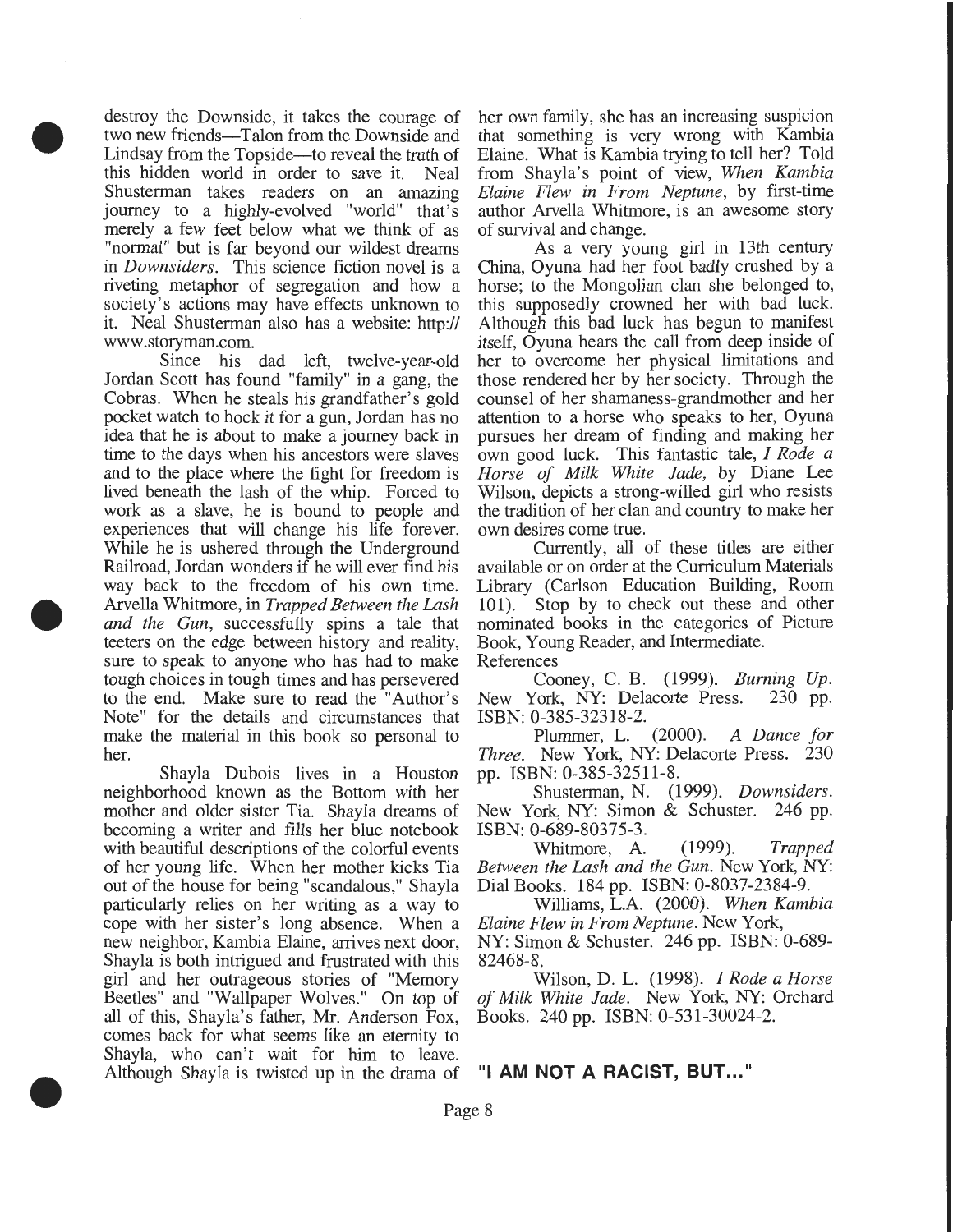By Jennifer Stringfellow and Julie Williams

•

•

•

How many times have we heard, thought, or said this phrase? What do we mean when we say it? Usually the words that follow the "but" indicate a prejudiced or bigoted thought. Does that make the person who made this statement bad, evil, or just ignorant? People tend to define themselves as tolerant and non-racist. In discussions in *ESP* 722, *Multicultural* discussions in *ESP* 722, *Multicultural Perspectives in Special Education,* a frequently heard statement was, "My parents raised me to be tolerant" or some variation of that phrase. If we are all tolerant of those different from ourselves and, as the title states, if we are not racist, then what is the problem? Why do we still have such difficulty accepting others as individuals?

We were curious about these issues and decided to informally question people to explore perceptions about the meanings of specific words dealing with the issues of difference, race, and tolerance. We developed a questionnaire that distinguished those participants who had taken a class or seminar on diversity and/or multicultural education from those who had not. We also asked the participants to define seven words that pertain to ethnic and cultural differences. We asked the participants to define each of the words, to the best of their ability, without the use of a dictionary. We chose the following seven words: acceptance, bigotry, culture, diversity, hate, prejudice, and racism.

The participants consisted of high school students, educators, secretaries, graduate assistants, other professionals, retirees, and a pastor. There were fifteen participants, seven who stated they had never participated in a seminar or course on multicultural education and eight who stated they had. The participants were chosen based on their willingness to complete the survey. This convenience sampling is not intended to be an exact reflection of the general population. However, we do feel it gave us a preliminary understanding of how others view multicultural awareness.

We began the evaluation of the survey by first separating the responses into those who stated they had participated in a multicultural education class or seminar and those who stated

they had not. We, then, used *The American Heritage College Dictionary* (Costello et al., 1997) to accurately define each of the chosen words. Next, we compared each of the responses to the definition according to the dictionary and then, to each other to determine any differences.

"Acceptance" is defined as "...favorable reception; approval..." (Costello et al., 1997). The responses were similar between. both groups. All included some understandmg of tolerance and non-judgment.

"Bigotry" is defined as "the attitude, state of mind, or behavior characteristic of a<br>higot..." (Costello et al., 1997). "Bigot" is bigot..." (Costello et al., 1997). defined as "one who is strongly partial to one's own group, religion, race, or politics and is intolerant of those who differ" (Costello et al., 1997). A logical combination of these definitions is that bigotry means to possess a strong attitude that one's own beliefs are correct and being intolerant of anyone who believes differently. Responses included aspects of intolerance of people and/or beliefs and were similar between both groups.

"Culture" is defined as "the totality of socially transmitted behavior patterns, arts, beliefs, institutions, and all other products of human work and thought;...intellectual and artistic activity and the works produced by it..."<br>(Costello et al., 1997). Definitions of  $(Costello et al., 1997).$ respondents included the idea that "culture" is about traditions, values, and beliefs being<br>transmitted generationally. One response transmitted generationally. included the aspects of surface and deep culture.

"The fact or quality of being diverse; difference; ... variety or multiformity ... " is the definition of "diversity" (Costello et al., 1997). The majority of the definitions included some aspect of difference - different groups, individuals, values, and beliefs. One response was "seeing the world as a whole rather than parts/groups". There was not a noticeable difference in definition based upon having participated in a multicultural education course or not.

"To detest; .. .intense animosity or dislike" is the definition provided for "hate" (Costello et al., 1997). There was agreement in both groups as to the definition of "hate." One individual defined "hate" as "fear" and another included "inconsideration" as part of their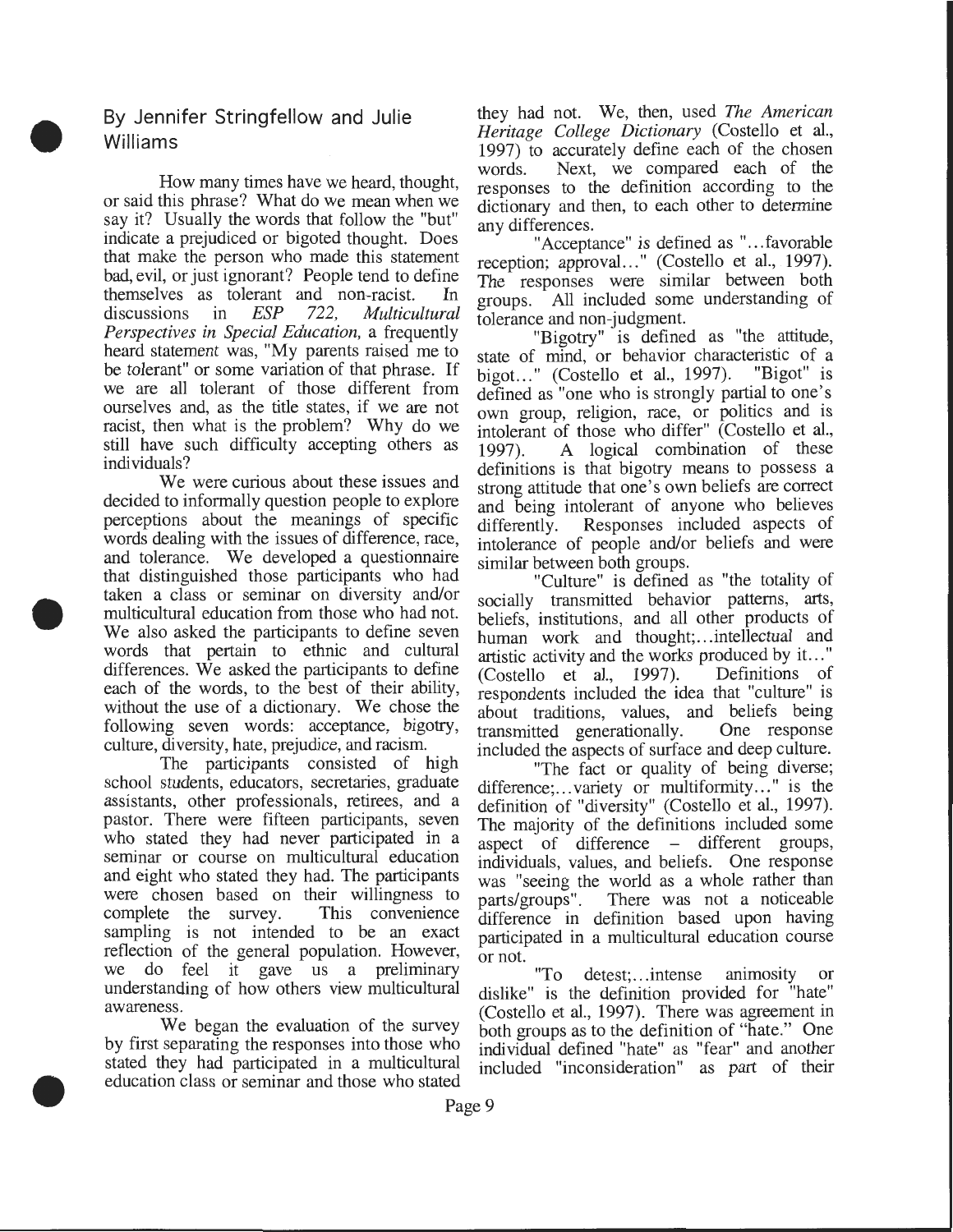definition.

•

•

•

"Prejudice" is defined as "an adverse judgment or opinion formed beforehand or without knowledge or examination of the facts; a preconceived preference or idea..." (Costello et al., 1997). Most responses included an Most responses included an understanding that "prejudice" involves making a judgment based on preconceived ideas and may not include actual facts. One included the idea of making a preference and another included the idea of denial of rights.

"Racism" is defined as "the belief that race accounts for differences in human character or ability and that a particular race is superior to others ... " (Costello et al., 1997). Responses agreed in inclusion of the idea of superiority based on race or ethnicity and there did not appear to be a discrepancy between the two groups.

Overall, we did not find a difference in the way people defined these words based on having had training in multicultural education. Most responses seemed to demonstrate a basic understanding of what these words mean. Clearly, the reasons for persistent intolerance and discrimination include more than just an understanding of the meaning of these words .

The need for understanding and acceptance persists, however. Calloway-Thomas and Gamer (2000) report that there are approximately 220 nations in the world, each one having a population represented in the United States. The attitudes of teachers and culturally relevant education becomes crucial for their students' chances for success (Groulx, 2001). Ebbeck and Baohm (1999) speak of the right children have to "... feel confident and proud of who they are and the key to achieve this is the incorporation of multicultural perspectives into every aspect of the curriculum" (p. 33). These multicultural perspectives need to include issues of gender, race, language, class, religion, age, ability (Ebbeck and Baohm, 1999), and sexual orientation.

In conclusion, we believe that although people are able to define the terms and understand them appropriately, there remains an apparent gap between that understanding and the actions of individuals. This would account for the intolerance and hatred that persists in our society and is being played out in our public schools. Educators can be instrumental in

helping to alleviate these problems by incorporating the aforementioned multicultural perspectives in their classrooms and in the entire school community.

References

Calloway-Thomas, C., & Gamer, **T.**  (2000). A confrontation with diversity: Communication and culture in the 21st century. *Journal of the Association for Communication Administration, 29,* 145-154.

Costello, R. **B.** (Eds.) (1997). *The American heritage college dictionary.* (3rd ed.). Boston: Houghton Mifflin Co.

Ebbeck, M., & Baohm, J. (1999). Incorporating multicultural perspectives into teaching approaches. *International Journal of Early Childhood, 31,* 32-39.

Groulx, **J.** G. (2001). Changing preservice teacher perceptions of minority schools. *Urban Education, 36,* 60-92.

# **MULTICULTURAL EDUCATION IN THE UNITED STATES By Kathryn E. Konold**

There has been and continues to be significant amounts of debate presented in the literature regarding multicultural education, not only as to whether or not the educational system should be multicultural but also regarding the definition of multicultural education. Before one can advocate for a multicultural educational system, he or she must understand what this means. Multicultural education can be defined as a "restructuring and transformation of the total school environment so that it reflects the racial and cultural diversity that exists with U.S. society and help(s) children from diverse groups to experience educational equality" (Banks, 1995, p. 329). Marta Cruz-Jansen (2001) stated that this means we must "enhance all aspects of individuals that foster their educational individuals that foster their achievement and success in life" (p. 33). While these definitions are appropriate, they leave a great deal to the imagination of those attempting to determine "how" multicultural education can be accomplished. The "how" and "what" of multicultural education probably have become

the most controversial aspects in this field. Many who are new to the idea of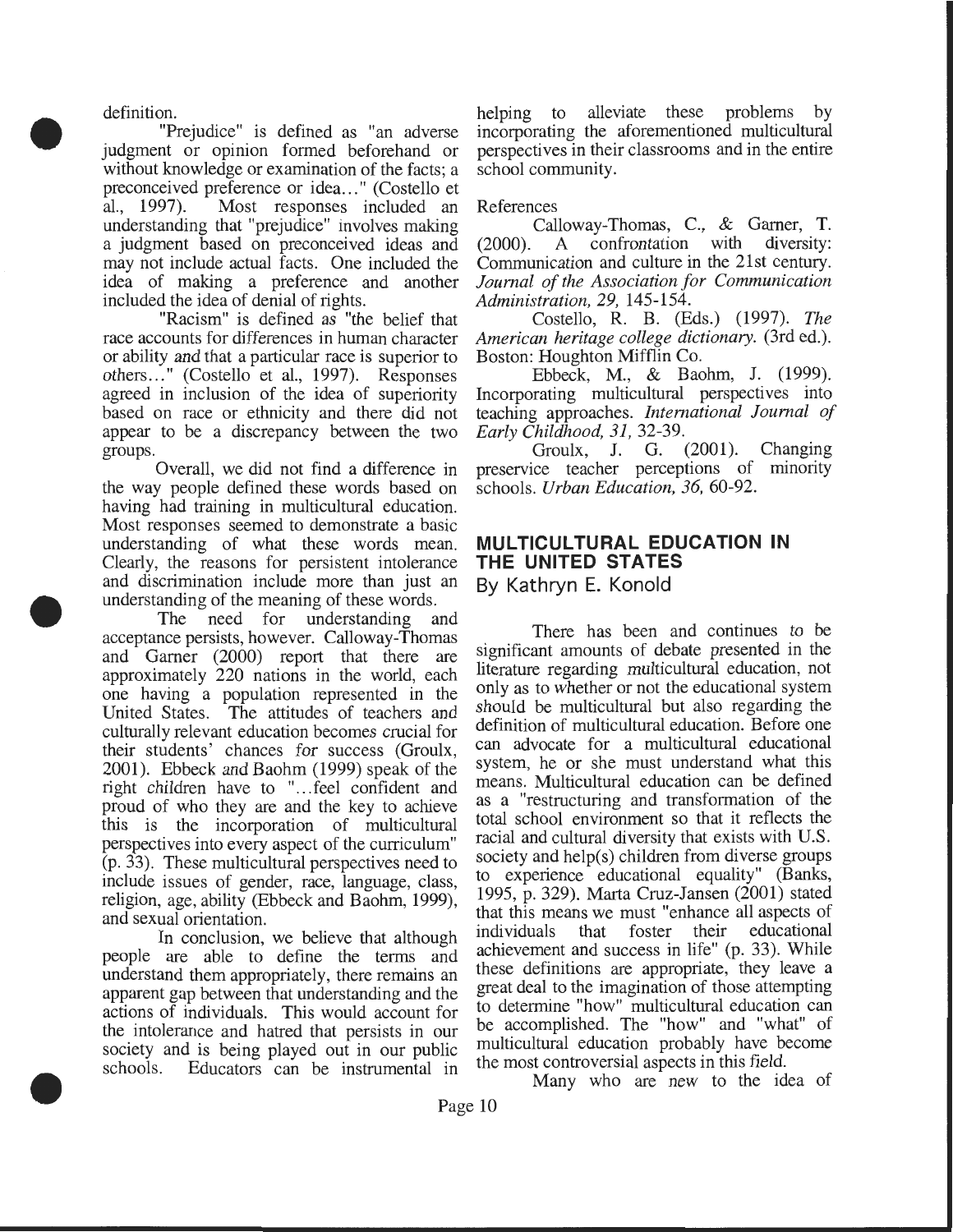multicultural education and unfortunately even attitudes of those working with students and those who know a great deal about multicultural how they must reflect a feeling of equality those who know a great deal about multicultural education conceptualize it as curriculum among cultures. integration/enhancement or content inclusion Sleeter (1995) has also addressed the (Banks, 1995; Sleeter, 1995). An example of criticisms and concerns regarding what (Banks, 1995; Sleeter, 1995). An example of criticisms and concerns regarding what multicultural education as only curriculum multicultural education should look like. It multicultural education as only curriculum multicultural education should look like. It integration would be including in a traditional appears that some of the criticisms belonging to integration would be including in a traditional lesson on the civil war a discussion of how the opponents that she has cited are based in war was viewed from the standpoint of the paranoia. For example, some critics believe that African-American population; or, a classroom the proponents of multicultural education do not African-American population; or, a classroom the proponents of multicultural education do not discussion of the different types of holidays represent the view of those from different discussion of the different types of holidays celebrated by persons of various culture while celebrated by persons of various culture while cultures, but that these proponents are preparing (1995) explains that successful implementation "taking over" to create new radical policies of multicultural education requires numerous which do not reflect the desires of mainstream changes to be made including changes in America. It seems these critics might think changes to be made including changes in America. It seems these critics might think curriculum content, however, this is not sufficient. He adds that teaching materials must brainwash all individuals to agree with these change as well as the manner in which we radicals. Another concern may appear to have instruct students, the "attitudes, perceptions and more validity, in that continued dividing of behaviors of teachers and administrators and the groups by culture or label promotes dissonance goals, norms and culture of the school" (p. 316). among cultural groups. However, if one truly Banks has outlined five major areas where reform must occur.

addressed, is content integration. The second culture, but to unite individuals by celebrating area is knowledge construction. Students must culture (i.e. working to make all students feel area is knowledge construction. Students must be taught to understand how knowledge is included). It seems the type of multicultural created and how it becomes valued through education the critics would support is the type culture as important for dissemination. A third Banks says is not enough, that is, curriculum area of reform is prejudice reduction for both integration. In other words, we should continue area of reform is prejudice reduction for both integration. In other words, we should continue teachers and learners. A fourth and somewhat to have our multicultural "fairs" take place one teachers and learners. A fourth and somewhat to have our multicultural "fairs" take place one controversial reform is equity pedagogy. month of the school year, or mentioning a controversial reform is equity pedagogy. Research findings have suggested that famous Hispanic writer while introducing individuals from various cultures learn Shakespeare, while continuing to teach students<br>differently or possess different learning styles the Euro-American curriculum One critic (as differently or possess different learning styles the Euro-American curriculum. One critic (as and that teachers must know and use this cited in Sleeter) goes so far as to say that and that teachers must know and use this cited in Sleeter) goes so far as to say that information to instruct these students using multicultural education will lead to instruction information to instruct these students using multicultural education will lead to instruction methods specific to their style (see Irvine  $\&$  that "all cultural practices are equally good methods specific to their style (see Irvine  $\alpha$  that "all cultural practices are equally good, York, 1995). Other researchers (i.e. Cronbach, including apartheid in South Africa female York, 1995). Other researchers (i.e. Cronbach, including apartheid in South Africa, female<br>1975) have found, for example that aptitude by circumcision and Hitler's attempted genocide"  $1973$  have found, for example that aptitude by circumcision and Hitler's attempted genocide"<br>treatment interactions cannot be validated,  $(n, 84)$ . Sleeter is quick to point out that the therefore calling into question the use of different teaching strategies based on race, different teaching strategies based on race, use works prepared by those who are culturally gender, ethnicity, etc. The last area of necessary different yet out of context in order to support gender, ethnicity, etc. The last area of necessary different, yet, out of context, in order to support reform as indicated by Banks (1995) is their own viewpoints. She also supports that an reform as indicated by Banks (1995) is their own viewpoints. She also suggests that an<br>empowering school culture and social structure.  $\frac{1}{2}$  image of those who support multicultural empowering school culture and social structure. image of those who support multicultural<br>Reform in this area includes an understanding education might be depicted by the critics as "a Reform in this area includes an understanding education might be depicted by the critics as "a that the current tracking and labeling practices frequency mobilistic and the current tracking and labeling practices that the current tracking and labeling practices frenzied mob of anti-Americans trying to used create lower expectations for specific destroy the United States joined by "ugly" used create lower expectations for specific destroy the United States, joined by "ugly"<br>groups and that these practices must be feminists and Third World immigrants, and led

(through multicultural education) to begin among cultural groups. However, if one truly understands the definition and goals of must occur.<br>The first area, which has already been continue to segregate individuals according to continue to segregate individuals according to culture, but to unite individuals by celebrating  $(p. 84)$ . Sleeter is quick to point out that the majority of critics are white males who tend to groups and that these practices must be feminists, and Third World immigrants, and led<br>changed. This area also includes the social by appry African American men of weak by angry African American men of weak

•

•

•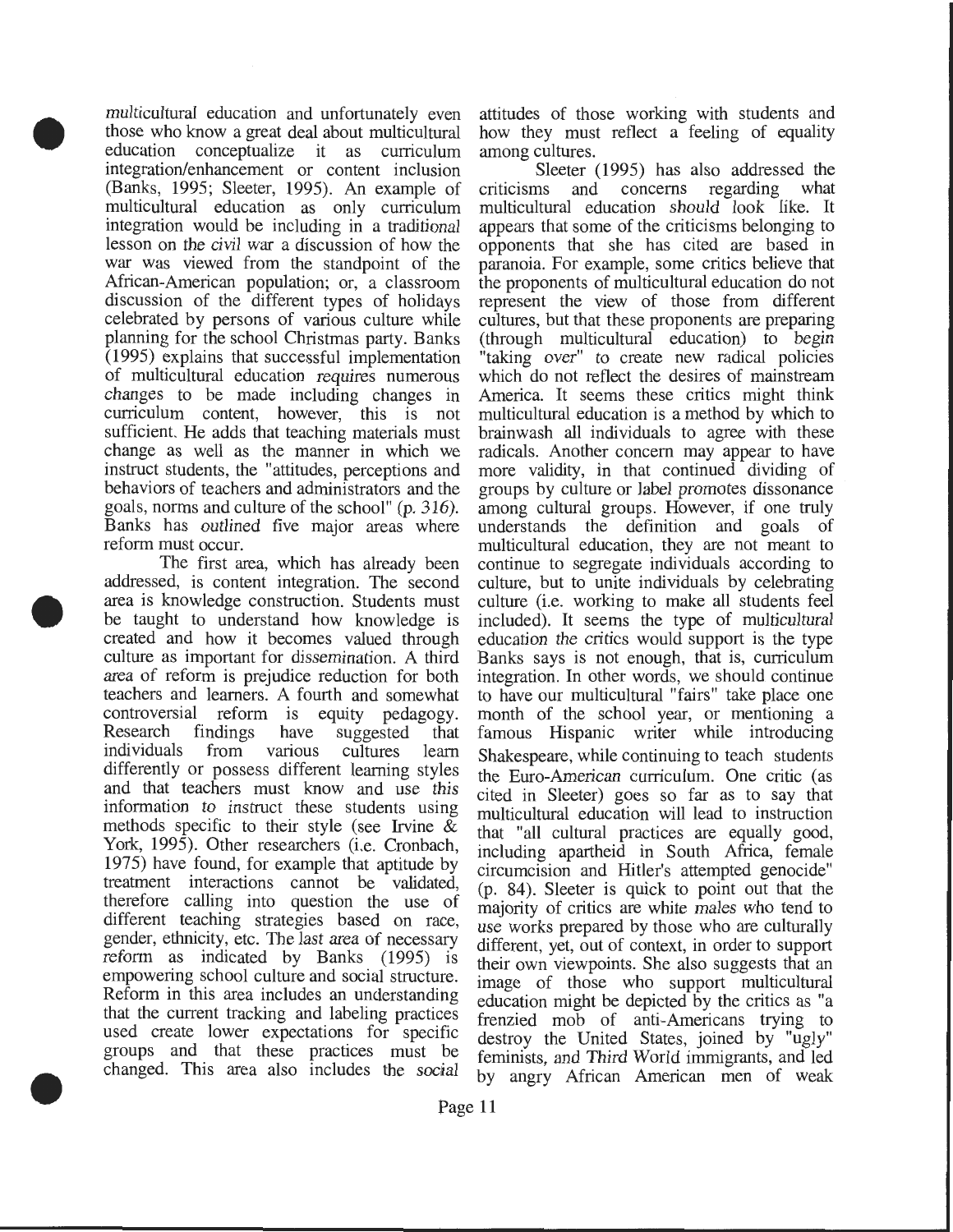intellect" (p. 89).

•

•

•

Green and Perlman (1997) have also attempted to address the controversy regarding what should be taught in a school that attempts to include all students as equals. The question becomes "how can we balance American's highly valued respect for individualism with the need to define what it is to be an American?" (p. 318). There is added pressure since just as the population of this country is dynamic, so must be the educational content and techniques used to teach it. Green and Perlman analyze the views of those who believe all immigrants should be fully assimilated in terms of an analogy. They say this view is like baking a cake and the people of different cultures are the ingredients to be "baked" (p. 324) together, however, they indicate that emerging diversity is an ingredient that "resists the baking process." (p. 324).

If Americans do not expect complete assimilation, then, perhaps they should simply tolerate persons from other cultures as suggested by Vogt (1997). When referring to multicultural education, however, Vogt does agree that a true multicultural education is a celebration of diversity which implies much more than a tolerance of or "putting up with" individuals from various cultures. Instead, the focus should become more broad than simply tolerance, to include respect which in turn implies positive acceptance. This author summarizes Nieto's viewpoint, in that tolerance is only a first step to promoting multicultural education, and that after tolerance is achieved, positive acceptance can occur.

There is increasing support to foster the development of education that demands respect from both adults and children. This growing support can be seen in the actions of both federal and state legislative bodies that promote<br>multicultural education. Gollnick (1995) multicultural education. Gollnick (1995) indicated that many policies have been developed to "address the needs of groups who do not automatically benefit from schoolihg because of their race, ethnicity, class, gender, language or disability"  $(p. 45)$ . Further, as noted by Gollnick, (1995), the U. S. House of Representatives has demonstrated its support by indicating that multicultural education would result in a more harmonious society. Multicultural education has also been credited

with increasing children's self-esteem when they feel part of the school climate and curriculum, thus fostering higher **achievement, and in turn, fostering higher** expectations by teachers.

Other positive effects of multicultural education have been cited by Banks (1995) including that specific types of intervention, through multicultural education, have been successful in reducing racial attitudes in children. Jackson (1995) discusses several benefits that can be expected as a result of multicultural education, such as, more equality in student outcomes, equity in expectations for all students, a better approach to assessment with students of varying culture, resulting in fair testing conditions for all, the use of multiple types of instructional methods, resulting in equal learning opportunities for all, and an obliteration of tracking as it discriminates individuals from certain cultures to gain equal opportunity, expectation and achievement. Multicultural education also promotes positive intergroup relations that will impact the ways different cultural groups interact not only in the educational setting, but also in the community (Jackson, 1995).

If multicultural education in the United States can include the conditions explained and included by authors whose views are presented here, then educators should definitely embrace it. Marta Cruz-Jansen (2001) presents one of the best arguments for multicultural education stating that "as a nation we are rendered powerless by an escalating problem caused by cultural misunderstandings, miscommunications and mistrusts embedded in generations of fear, neglect and ignorance" (p. 34). She notes that intolerance of differences seems to be increasing and that until we permit multicultural education and the same understanding and acceptance in our society, race and class structures are likely to remain the same.

### References

Banks, J. A. (1995). Multicultural education and the modification of students' racial attitudes. In W. D. Hawley  $\&$  A. W. Jackson (Eds.), *Toward a common destiny\_(pp.*  315-339). CA: Jossey-Bass.

Cronbach, L. J. (1975). Beyond the two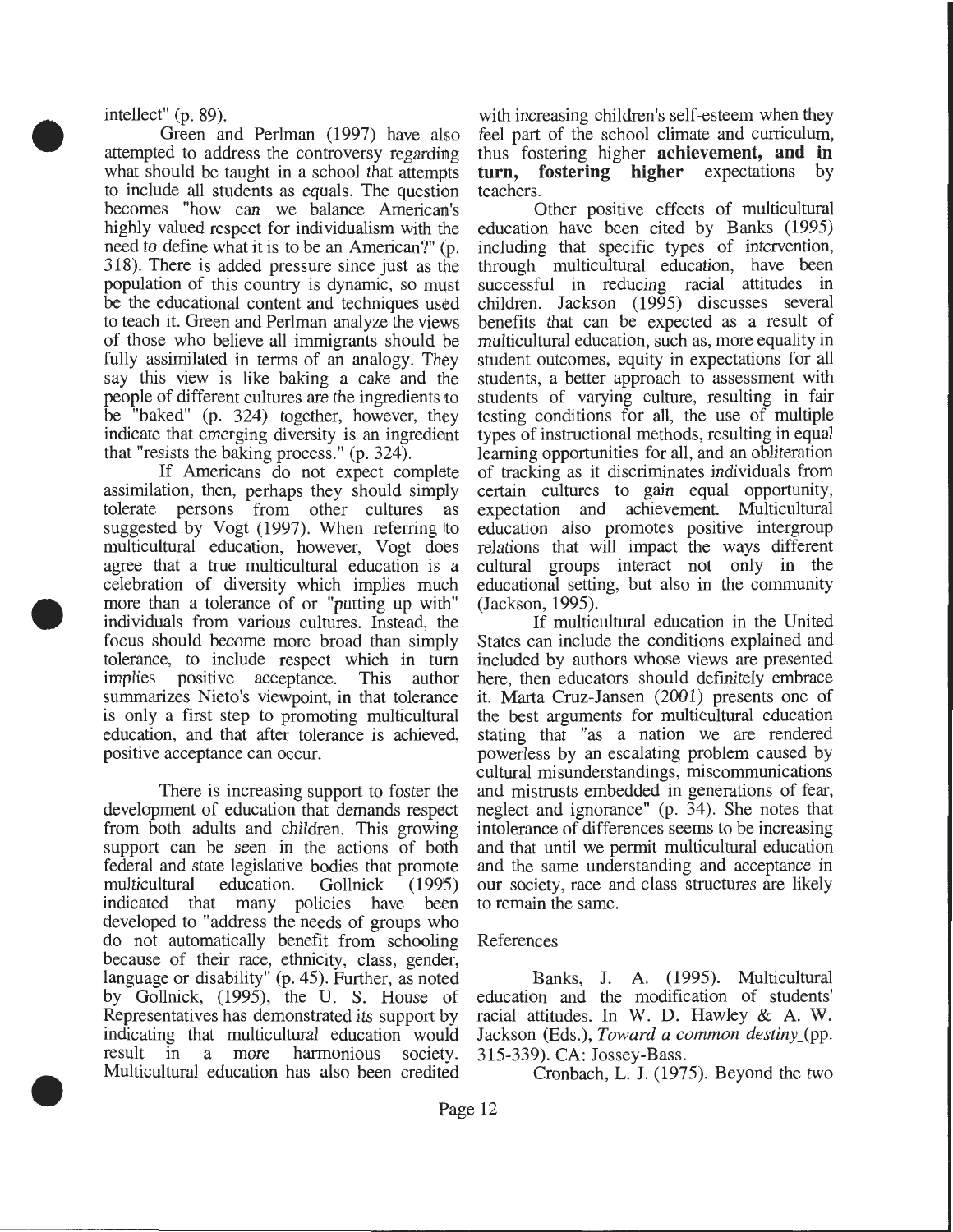disciplines of scientific psychology. *American*<br>*Psychologist,30,* 116-127.

•

•

•

Cruz-Jansen, M. 1.  $(2001)$ . From our readers: Preparing preservice teacher candidates for leadership in equity. In F. Schultz (Ed.), *Multicultural education\_* (pp. 3239). CT: McGraw-Hill/Dushkin.

Green, S. W. & Perlman, S.M. (1997). Education, diversity and American culture. In L. L. Naylor (Ed.), *Cultural diversity in the United States\_(pp. 317-328). CT: Bergin & Garvey.* 

Gollnick, D. M. (1995). National and state initiatives for multicultural education. In J. A. Banks & C. A. McGee-Banks (Eds.), Handbook of research on multicultural *education\_(pp.* 44-64). NY: Simon & Schuster-Macmillan.

Irvine, J. J. & York, D. E. (1995). Learning styles and culturally diverse students: A literature review. In J. A. Banks  $&$  C. A. McGee-Banks (Eds.), *Handbook of research on multicultural education* (pp. 484-497). NY: Simon & Schuster-Macmillan.

Jackson, A. W. (1995). Toward a common destiny: An agenda for further research. In W. D. Hawley & A. W. Jackson (Eds.), *Toward a common destiny* (pp. 435453). CA: Jossey-Bass. I

Sleeter, C. E.  $(1995)$ . An analysis of the critiques of multicultural education. In J. A. Banks & C. A. McGee-Banks (Eds.),<br>Handbook of research on multicultural *Handbook of research on multicultufal education\_(pp.* 81-94). NY: Simon & Schuster-Macmillan.

Vogt, W. P. (1997). *Tolerance in education.* CA: Sage.

# **A FOCUS ON POSSIBILITIES**

By Kyle Higgins

"Why don't any of the buses go through

there?" he asked.

"That's were the rich people live," said Sister Carlotta.

"They make them all live together in one place?" he asked.

"They feel safer," said Carlotta. "And living close together, they have a better chance of their children marrying into other rich families."

#### *(Shadow of the Hegemon,* Card, 2000)

In order to cultivate what philosopher Maxine Greene calls a "consciousness of possibility" (1988, p. 28)---the ability to imagine a better state of things in a positive manner---the American public, its politicians, and its media must refocus their energies concerning public education. Instead of being seduced by the negatives, the power of the possibilities that exist in public education must be explored. After all, public education is a microcosm of the real world in which we all live and negotiate---it is the place where those of us who are products of the public schools learned much of the substance that contributes to the 'who' we are today.

Focusing on the possibilities of public education involves a close examination of our collective priorities. For example, what do we want the public education to *do* ? Maran (2000) believes that the purpose of education in the United States has become to prepare a small group of students to own and run the country, a slightly higher number to ensure the profitability of our corporations, and to prepare the rest to flip our burgers, clean our hotel rooms, and fill our prisons. She maintains that current efforts by politicians will ensure that education in the United States becomes the primary differentiating point between people---those with money have a better education than those who do not.

However, if we want public education to mend and not perpetuate the widening gap between people of different races, ethnic groups, cultures, languages, and economic groups AND we want to produce human beings who are smart, compassionate, live next door to one another, work alongside one another, interact with one another, respect one another's differences and similarities----then, we need to adopt an "ethics of care" (Noddings, 1986, p.<br>499). This involves a focus upon the This involves a focus upon the development of the possibilities that exist within our public schools. It is through the recognition and cultivation of these possibilities that we, as a nation, will fulfill America's as yet unkept promise of democracy.

Rose (1995) in his book, Possible Lives: The Promise of Public Education in America,

Page 13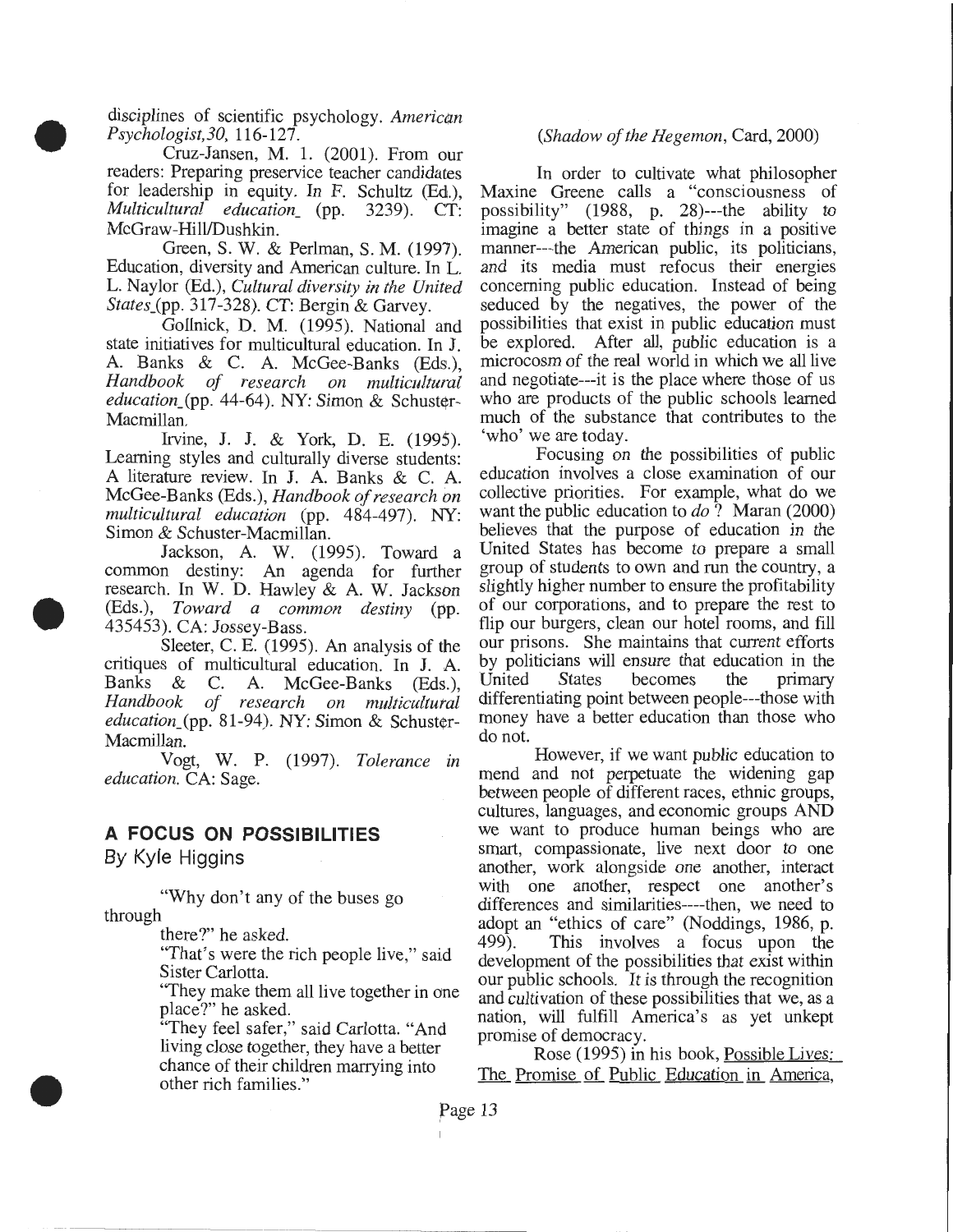introduces the reader to teachers, students, administrators, and public schools who deal in possibilities daily. These stories are representative of teachers and students from around the United States and by no means are unique. These teachers and students often teach and learn in stressful situations, in schools with few materials, in schools that are isolated (physically, economically, and historically), in communities in which there is much support for public education, and in communities in which there is little support for public education. These teachers and students are as different from one another as they are alike. Here is just a sample of the teachers and students who deal in possibilities daily:

•

•

•

Los Angeles and the LA Basin---- Over ninety languages are spoken by students in the Los Angeles Unified School District. The school district covers 700 square miles and is made up of 650 schools with a population of over 640,000 students.

The community: Watts is a community that, in recent decades, has lost its economic base and experienced a rise in unemployment and crime. It is a community that is primarily made up of African American families, however, in the last 15 years Watts has become a community that is 43 percent Latino. In 1990, the average household income in Watts was \$12,700.

The school of possibility: Edwin Markham Intermediate School

Hutchinson

The class: Ms. Hutchinson teaches ninth-grade English. Students read Emesto Galarza's <u>Barrio Boy</u>, Dick Gregory's <u>Nigger</u>, Elie Wiesel's <u>Night</u>, Amy Tan's The Kitchen God's Wife, Maya Angelou's I Know Why the Caged Bird Sings, John Knowles's  $\underline{A}$ Separate Place, Sandra Cisnero's The House on Mango Street, and The Autobiography of Malcolm  $X$ . The district guideline for ninth grade revolves around the theme of<br>"understanding ourselves" and Ms. "understanding ourselves" and Ms. Hutchinson makes sure that every year the books she selects reflects the lives of her students.

The teacher's reflection

possibility: "Sometimes I think the teacher is a teacher AND a mother, father, psychologist, nurse, and a cafeteria worker. It takes energy, organization, and *desire.* And that's where my fight is these days--for better quality teachers and for the politicians and the public to see, in a positive way, what must be done to help us do our work."

# Calexico, California

The community: Calexico is an American city that is bilingual and bi-cultural. There are 21,000 residents in Calexico and they all speak Spanish---from the native speakers to Anglos who speak so-so to fluent Spanish. Many of the families in Calexico live in poverty because income is low and seasonal in the Imperial Valley. The elementary schools in The elementary schools in Calexico exceed the Imperial County average on statewide tests of language arts, mathematics, and science, the high schools have the lowest dropout rate of any predominantly Latino school district in California, and a significant number of high school graduates go on to two-and fouryear colleges. The school district believes that this is due to their bilingual education programs and that education revolves around a respect for local history.

The school of possibility: Dool Elementary School

The teacher: Elena Castro

The class: Ms. Castro teaches a<br>al third grade. Her curriculum is bilingual third grade. structured around general themes that the The teacher: Yvonne Divans structured around general and the teacher: Yvonne Divans children help her select every year. She structures the day around eight learning stations through which each student moves on 30-minute intervals, either independently or in a small group. Depending on the task to be completed, the children work in groups made up of only English-speakers or of Spanish-speakers---or the group might be mixed. To the outside observer unfamiliar to the synergy of the classroom, the room may appear chaotic---to the children it is an environment that nurtures them to learn, follow their own interests, and take responsibility for completing their work in a manner they think best.<br>The teacher

teacher's reflection on **possibility:** "Bilingual education is so very on important to these children. It allows my students to feel the power of participation, the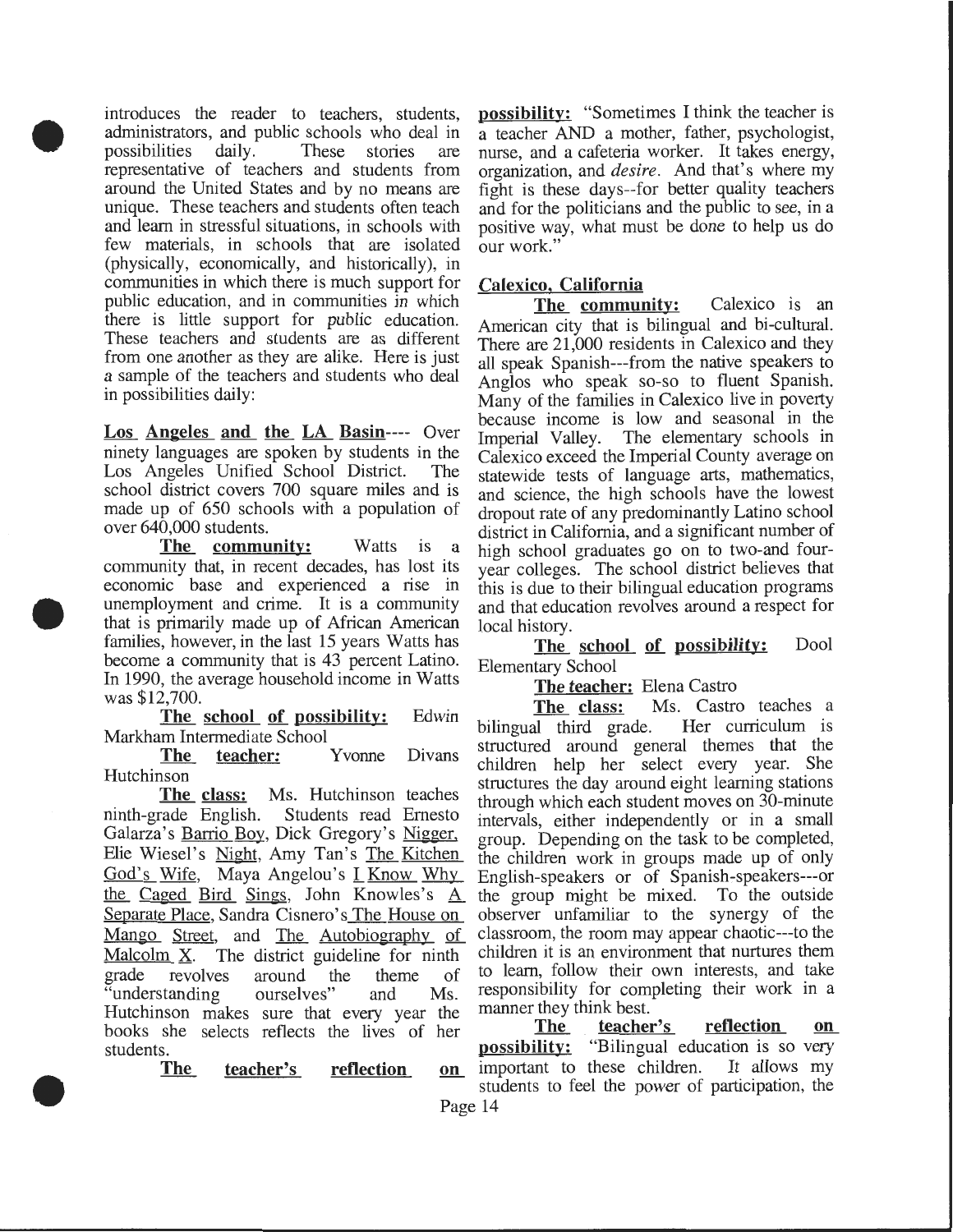power of being engaged in learning, and the power to take that learning into the world<br>beyond the classroom. Through bilingual beyond the classroom. education my students are affirmed for who they are---it is egalitarian in that it assumes that the child has the ability to learn---it is an affirmation of their cultural and linguistic worth. All children have minds and souls and have the ability to participate fully in our society and bilingual education is a way to achieve that participation."

### Baltimore, Maryland

•

•

•

The community: The Old West Side is an area that was once full of small businesses, professional offices, art galleries, and jazz clubs. Because of deindustrialization, discriminatory city politics, and middle-class flight, the Old West Side is an area of Baltimore in which the overwhelming majority of the citizens live in poverty. It is also an extremely dangerous neighborhood.

The school of possibility: Duke Ellington Primary School, P.S. 117. Duke Ellington is for prekindergarten, kindergarten, and first grade students. At the base of the stairs leading up to the school are two signs--- *Drug Free School Zone* and *Attack Dogs Loose In This Area From Dark to Dawn.* 

#### The teacher: Stephanie Terry

The class: Ms. Terry's first-grade students, all thirty of them, are African American. Ms. Terry begins every morning with the Morning Unity Circle. All children and Ms. Terry close their eyes, breathe deeply, and say, "I am a special person. My teacher knows I'm special. I can do great things. I shall do great things. I will learn all that I can to become all that I can. Everyday I become a better thinker. I am really ready for school today." The children then tum to each other, shake hands, and say, "Good morning--I am glad you are here today."

The teacher's reflection on possibility: "I believe that each child is sent into this world with a unique message to share...a new song to sing...a personal act of love to bestow. My students come from the African American legacy of self-help and selfimprovement. In my bones I know the brilliance of my people and I believe in the promise of these children. I incorporate the legacies of their

culture in my teaching--I am creating a place where Black life can flourish. Everyday I must challenge the assumptions about what poor, African American children can do."

### Chicago, Illinois

The community: There is a legacy of state underfunding in Chicago, Illinois. Eighty percent of the bilingual children and more than 50 percent of the poorest children in Illinois attend Chicago public schools, yet the schools in Chicago operate on less money per pupil than do schools in the suburban districts around the city (Kozol, 1991; Rose, 1995). The community of Englewood is a neighborhood in which most families live in poverty. The community has the fourth highest crime rate in the city.

The school of possibility: William Rainey Harper Senior High School, named after the first president of the University of Chicago. The name of the high school is viewed with a sense of social irony by the African American students who attend it ---William R. Harper was a eugenicist who believed in the inferiority of the Black race.

The teachers: Sarah Howard, Michelle Smith, and Kris Sieloff

The class: The program is COMETS (Communication, Education, and Technology for Success) and it is a school-within-a school in which 130 students participate in social studies, geometry, English, science, and computer science. All students, regardless of test scores or past grades, are accepted in to the program. Courses are taught in an integrative manner around common themes (e.g., Native Americans). Students in COMETS participate in discussions, present orally everyday, write daily, and conduct research--even though their library does not contain up-to-date research materials nor a complete set of encyclopedias. COMETS has as its goal the conversion of the classroom into a place where students can find meaning, develop identity, and actualize their yearning to be somebody.

The teacher's reflection on possibility: Michelle: "These kids are very aware of what they don't have---the inequities in this country. Imagine what that feels like. You know, these kids have to learn at a young age to wear a mask. The mask is the only thing that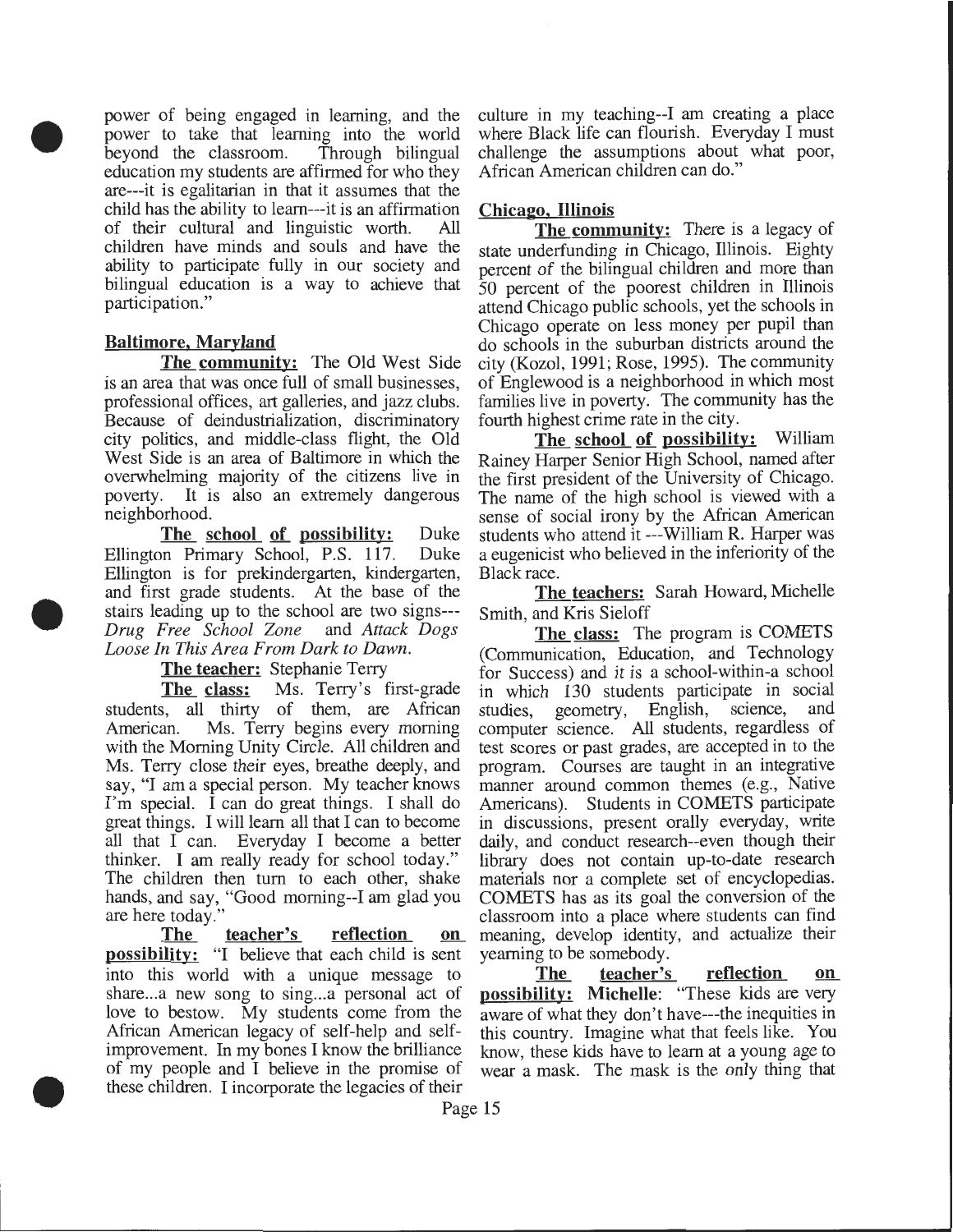protects them from going crazy. If they take it off in front of the wrong person, they'll pay for it. But, as a teacher, when you see them drop it, when they feel safe enough with you to take it off...well, it's just so important for them and you." **Sarah**: "All these reports about the Sarah: "All these reports about the decay in Chicago schools miss the *complex*  truths about schools and students. There is no homogeneity among our students---all of our students come from different types of homes-- some live with parents, grandparents, siblings, foster parents---some live in dire poverty and some are from working-class homes---some live in violent circumstances and fear. There is no *one* way to address these

•

•

•

needs---our program attempts to reach out to each student where he/she is at---there are no one size fits all solutions here."

New York, New York---New York City is the largest and most complex school system in the United States. It enrolls over a million children in over a thousand schools divided. New York Public Schools employs over 125,000 people and has an operating budget of over \$7.5 billion. The New York City school system is the twelfth largest corporation in the United States (Fernandez & Underwood, 1993). The amount of money spent to educate the students of New York City varies according to where a student lives--more money is spent on the children of wealthy citizens than on children who live in poverty. For example, \$5,590 is spent per year to educate a student living in the Bronx compared to \$11,000 a year to educate a student living in Manhasset or Great Neck (Kozel, 1991).

The community: The Bronx

The school of possibility: 1199 School for Social Change focuses on the sciences, biology particularly, public policy, public health, and community organizing.

The teacher: Mary Stevens, school director.

The class: 1199 School for Social Change is a school that is the hub of its community---it provides health services, adult education for parents, and day care for parents and students. The school is based on the belief that school is the one place everyone is still connected to---all kids go to school.

The teacher's reflection on **possibility:** "My staff and I are trying to figure out what kids need to know in order to be powerful, in order to continue to educate themselves, in order to become agents of change. Learning is a miraculous human process. It's not something that's instituted. I think we have forgotten this,---and, so we have arrived at this monstrosity of a bureaucracy that places more value on standards and benchmarks that are outside ourselves, outside of both our individual and collective experience. Look what has happened to reading, writing, and arithmetic- --we don't see them as life skills anymore-- they are merely subjects to be tested, not part of our life experience."

# Wheelwright, Floyd County, Kentucky

The community: Wheelwright, Kentucky is located deep in Kentucky coal country. A little coal is still mined around Wheelwright, but the town itself is an abandoned company town. The old recreation hall has been gutted, the library has been dismantled, and most houses and stores on the main street are are empty or boarded up. People drive thirty-three miles to grocery shop or see a movie. The unemployment rate of Wheelwright is 70 percent and more than half the families in the town are on public assistance. The per capita income is \$10,372.

The school of possibility: Wheelwright High School

The teacher: Bud Reynolds and Delores Woody

The class: Mr. Reynolds and Ms. Woody team-teach an experimental eleventhgrade course in American Studies. It is a curriculum that combines English and social studies to produce a curriculum rich in research, writing, and collaborative student projects. Their classroom is participating in the Kentucky Telecommunications Project that networks five different grade level classrooms from five regions of the state. The students at each site develop projects related to their communities and, via email, share questions and research findings, shape their writing to different audiences, and have the opportunity to metaphorically step beyond the boundaries of their communities. The goal of the program is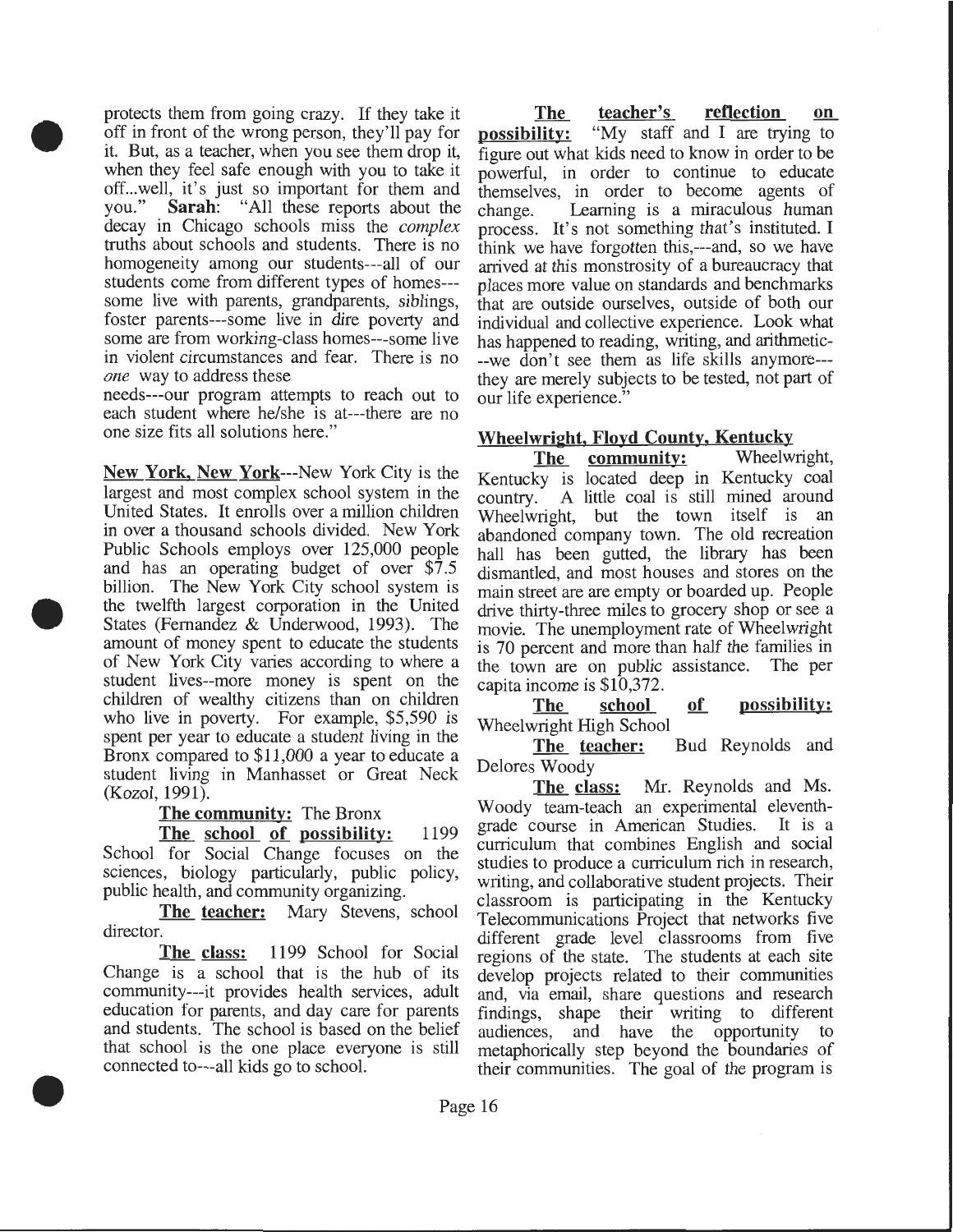for students to appreciate their hometowns, but prepare for the journey they will have to make beyond their hometowns to find employment.

• The teacher's reflection on possibility: Bud: "We are really pushing the envelope here, I have never felt this hopeful. The community here believes that good teaching is when the kids are all in straight rows, listening. The change since we have gotten the kids out of their seats is dramatic! I think I work twice as hard now, but when I see them respond---well, it hits on what made me go into teaching. We see what school can mean to these kids, and we're a part of it. But we have just got to take risks, we've got to take chances. It's the perception that nothing can change that's our biggest impediment."

> Tupelo, Lee County, Mississippi--- Mississippi is the lowest state in the nation in per pupil expenditure (\$3,323) and the lowest in average teacher salary (\$24, 369). In 1924 there were 1020 high schools in Mississippi for White students and three for Black students. In 1954, with the Brown vs. the Board of Education decision, there were attempts by the Mississippi legislature to stop school<br>integration. For example in 1957 the state For example, in  $1957$  the state repealed its compulsory school attendance law. Public schools in Mississippi were not integrated until 1970. In 1982, Governor integrated until 1970. William Winter passed his Education Reform Act. This Act established the *first* State Board of Education in Mississippi. Even with a renewed focus on education in Mississippi, the schools are still based on a history that is closed, repressive, and elitist.

•

•

The community: Tupelo is a community of 130,000 people. It is a center for light industry, medical technology, and has the largest hospital complex in Mississippi. Lee County, in which Tupelo is located, was the first county in Mississippi to attempt integration of its schools. There is a broad base of support for public education in Tupelo. Recently, the citizens of Tupelo approved a \$17 million school bond, one of the largest in Mississippi history, and a local business man gave \$3.5 million to establish an institute for teacher development.

The school of possibility: Tupelo High School

# The teacher: Sharon Davis

The class: Ms. Davis teaches chemistry, advanced physics, and conceptual physics. A typical day in conceptual physics goes like this: Ms. Davis ascends a chair, then onto her desk, then onto a narrow demonstration table. She taps her heels twice on the table and opens a brown lunch bag with *Galileo* written across the front. She says, "Let's see what Galileo's mother packed him for lunch." She pulls out a bunch of rubber grapes, a sandwich in a Baggie, a plastic cup, and a note from Galileo's mother. She plucks one grape from the grapes and drops it to the floor. And, over the next few minutes, drops, a grape and a sandwich, a sandwich and a plastic cup, a single grape, the whole bunch of grapes, and each time she asks her class to record what they saw. She follows her demonstration of Galileo's gravitational experiments with a demonstration of resistance using the note from Galileo's mother.

The teacher's reflection on possibility: "My daddy always told me that I could be whatever I wanted to be. But, when it came right down to it, I didn't really believe him. The women I knew, were all married and had kids. If they worked, they worked in one of the factories. The only professional women I knew were teachers. At college, I was encouraged to go into the med-tech program, not medical school. Girls were encouraged to become nurses, not doctors; teachers, not professors. I quit school and got married. In 1987 I went back to school and became a teacher. I think it's important to have a women teaching chemistry and physics. A few weeks ago one of my former students came to visit me---she is in pre-med at Notre Dame. It made me feel so good---like I was almost there with her---it was as if I had a second chance through her."

Polaris, Montana---There are nearly 100 single-teacher elementary schools in Montana and another 60 schools that have two to four teachers.

The community: Polaris, Montana is a ghost town in the middle of the Grasshopper Valley, surrounded by the Beaverhead National Forest. Polaris, during the boom time in the mid-1880s, was a silver-mining town. The community is now a ranching community and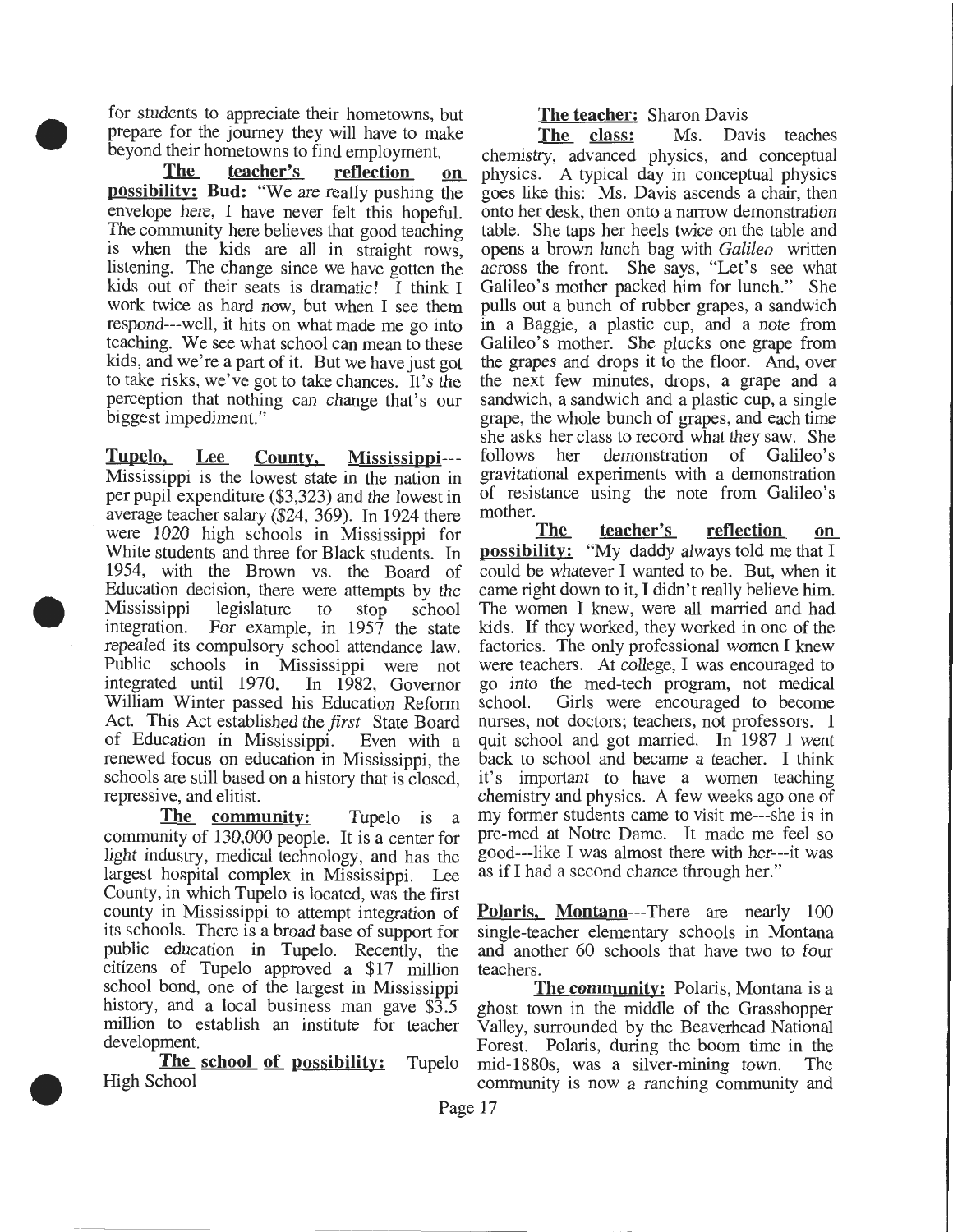five generations of children/youth from these ranches have attended the one-room school located a mile from town. It is not unusual for students to miss school because of the county fair, hunting season, branding season, or family vacations.

**The school of possibility:** Polaris School

**The teacher:** Andy Bayliss

•

•

•

**The** class: Mr. Bayliss teaches 15 students daily--grade levels second through eighth. He has an organized school in which he individualizes instruction as well as provides group instruction. The ability levels of the students vary. One student has an IEP for a behavioral disability, two students receive speech/language services from an itinerant speech pathologist, and one student is struggling to learn to read. Mr. Bayliss is the school's teacher, nurse, coach, lunchroom cook, counselor, president of the PTA, music teacher, art teacher, computer teacher, janitor, and principal. He is paid \$15,500 a year, plus he lives in the teacherage free of charge.

**The teacher's reflection on possibility:** "I am it out here, I am all there is and I must say it does get lonely. I am the sixty-first teacher at this school---we all are on a year-by-year contract. I am sent the state curriculum guidelines and I have to meet them with what materials are here---there is not much money to purchase new materials. This school is the community's response to its needs--this community is steeped in the pioneer spirit--it is individualistic and self-reliant. This is a very locally controlled school."

# **Tucson. Arizona**

**The community:** Tuba City, Arizona has a population of 7,300 people. It is located in northeastern Arizona, just inside of the Navajo Reservation. Members of the Hopi Tribe also live in Tuba City. There is a high rate of alcoholism and unemployment in Tuba City and there is a high dropout rate at Tuba High School. In tests of vocabulary, reading comprehension, and language usage, Native American students do poorly. They also score low in tests of self-concept, self-esteem, selfimage, and locus of control. Typically, Native American students have lower grades than Anglo students in English, math, science, and

social studies.

**The school of possibility:** A fourand-a-half week intensive English summer program at the University of Arizona for students from Tuba High School. The program runs three classes--two for sophomores and one for juniors and seniors.

**The teachers:** Manny Begay and Michelle Taigue

**The** class: The program is designed to provide an opportunity for students to develop their English skills and to become familiar with a college campus. The program combines ancient and contemporary mythologies to explore the relationship between the self and imagination. Students read: Scott Momaday's The Way to Rainy Mountain, Oedipus the King, Navajo poet Luci Tapahonso's A Breeze Swept Through, a selection of coyote tails, an anthology of stories and reflections by Leslie Marmon Silko, Barbara Kingsolver's Animal Dreams, Carson McCullers' The Ballad of the Sad Cafe, and David Seals' The Powwow Highway. The students write daily journals, personal narratives, and commentaries on the books. The curriculum honors the rich particulars of the Navajo and Hopi way of life and often the program teaches in Navajo and Hopi.

**The teacher's reflection on possibility:** Michelle: "Part of the richness I see here is unclassifiable in any easy way. These students live with a sense of legacy that involves family history and tribal history that extends into past generations. We need to tap into that sense of history. For us to not focus on the historical identities and traditions of these students is to deny their existence. These are students who will have to negotiate a bicultural life and that is not easy. Our goal is to teach them that they can live in both worlds without giving up their souls."

There is 'no one size fits all' description to fit all of these stories of public education-- they all differ from each other greatly. But, there is one thing all of these teachers and students have in common. Ultimately, all of these teachers and students attempt to teach and learn in a country in which negative rhetoric concerning public education is the word of the day. Rather than collude in this negativity, it is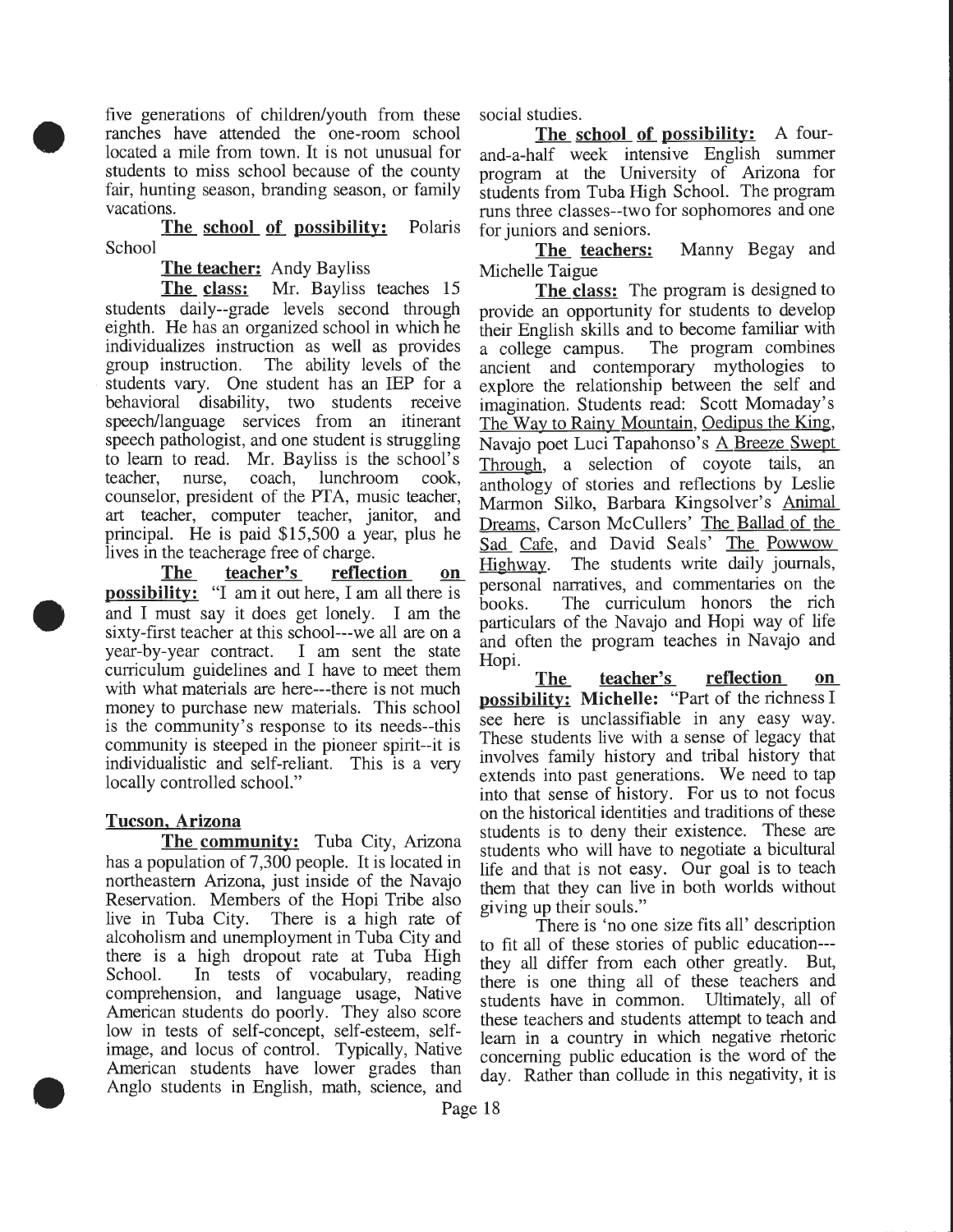time that society learn about the possibilities that are created daily in the public schools of the United States. These possibilities provide a plethora of insights and information into what can and should be done to foster and perpetuate public education in the United States.

### References

•

•

•

Card, O.S. (2000). *Shadow of the hegemon.* New York: TOR Publishers.

Greene, M. (1988). *The dialectic of freedom.* New York: Teachers College Press.

Fernandez, J.A., & Underwood, J.<br>(1993). Tales out of school: Joseph (1993). *Tales out of school: Joseph Fernandez's crusade to rescue American education.* Boston: Little, Brown Publishers.

Kozol, J. (1991). *Savage inequalities: Children in America's schools.* New York: Crown.

Maran, M. (2000). *Class dismissed: A year in the life of an American high school, a glimpse into the heart of a nation.* New York: St. Martin's Press.

Noddings, N. (1986). Fidelity in teaching, teacher education, and research for teaching. *Harvard Educational Review, 56* (4), 499.

Rose, M. (1995). *Possible lives: The promise of public education in America.*  Boston: Houghton Mifflin.

# **SUGGESTED MULTICULTURAL INFUSION ACTIVITIES**

by Nancy P. Gallavan and Porter Lee Troutman, Jr.

Gloria Ladson-Billings tells us that if education is to realize its true mission-- "to prepare students to be active, responsible participants in a democratic and multicultural society"--then teachers will need to develop more culturally relevant approaches to teaching (Ladson-Billings, in Ross, 1998, p. 135). Culturally relevant teaching describes the kind of teaching that is designed not merely "to *fit* the school culture to the students' culture, but also to *use* student culture as the basis for helping students to understand themselves and others, to structure social interactions, and to conceptualize knowledge" (p. 123-124).

The primary goal of culturally relevant teaching is "to empower students to critically examine the society in which they live and to work for social change" (p. 124). This goal applies to P-12 teachers as well as professors in higher education, especially teacher educators who are responsible for modeling culturally relevant pedagogy with their preservice and practicing teachers.

Ladson-Billings' research on culturally relevant teaching with teachers in both P-12 and higher education settings addresses three major dimensions:

(1) conceptions of self and others. P-12 teachers and teacher educators know that the learning must be meaningful to the individual learner for effective learning to occur. Learners must feel safe and included in any classroom in order to participate fully in the learning. Learners want to know and understand how the learning applies to them individually; teachers' understanding of learners' beliefs and dispositions are key to culturally relevant teaching.

(2) conceptions of social relations. Likewise, learners want to know and understand how the learning applies to them as a group, a community of learners, a professional organization, etc. P-12 teachers in particular seek guidance for establishing and facilitating effective classrooms of learners who learn together cooperatively and who co-construct new learning relevant to their space and time while developing understandings applicable to their ever-changing and unknown futures.

(3) conceptions of knowledge. Learners in P-12 classrooms and in higher education courses are expected to achieve many different outcomes and to demonstrate their acquisition of knowledge. To ensure academic success, learners must be taught in a variety of ways allowing them to apply the learning to themselves individually and as active participants in a variety of communities of learners. Learners must be invited to share their diverse backgrounds, to explore a multitude of topics supportive of the content, and to express their new knowledge in a variety of ways.

To better understand and apply these three dimensions, Ladson-Billings identifies five guidelines (pp. 133-134):

1. Culturally relevant teachers believe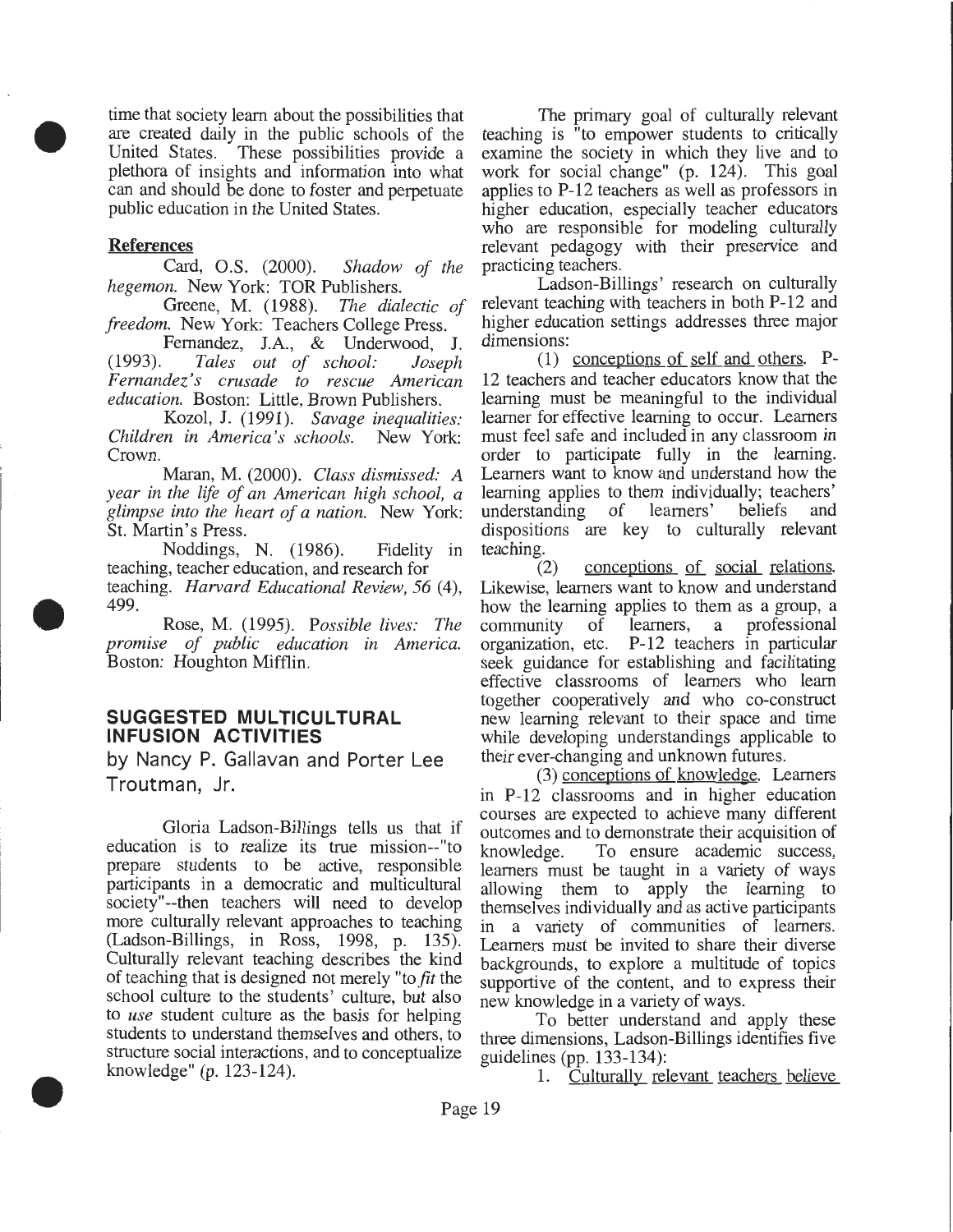that knowledge is continuously re-created, recycled, and shared by teachers and students. Learners' prior knowledge, skills, and dispositions are used as the foundations to build new knowledge. Collaboratively, teachers and learners decide what learning is needed and how

•

•

•

learning will be accessed and shared.<br>2. Culturally relevant tea Culturally relevant teachers view knowledge (course content) critically. Learners must be empowered to challenge the content within the context of their lives and real-life experiences. Teachers cannot simply impart knowledge discretely, unaware of what learners know, do, believe, and value.

Culturally relevant teachers are passionate about content. Authentic excitement about the content and the learners is contagious. Schools are concerned not only about learners' academic achievement levels, schools are seriously concerned about attendance and graduation rates. When teachers exhibit genuine interest applicable to the learners' socio-cultural contexts, attendance and completion of the grade, course, and/or

program will occur. Learners will want to come to school and finish with their peers .

4. Culturally relevant teachers help students develop prerequisite knowledge and skills by building bridges and scaffolding. Teachers at all levels must relate the new learning to prior learning. Learners come to classrooms with a vast array of backgrounds and experiences; teachers must build from these events to provide effective learning of new learning. Learners are eager to see how the learning fits together and fits into their worlds.

5. Culturally relevant teachers see excellence as a complex standard that may involve some postulates but takes student diversity and individual differences into account. Learners must be provided a multitude of opportunities to explore new knowledge and to express their learning reflective of their own way of learning. Therefore, assessment must consider a variety of performances and be authentic. Ultimately, the true test of excellence will be demonstrated in how learners view themselves, interact with others, and approach knowledge.

Culturally relevant teaching transforms a classroom into one that is focused on

the learners within the context of their lives- past, present, and future. Teachers, P-12 and in higher education, must give voice and empower learners to engage authentically in their learning community and to develop learning events that reflect the diversity of our schools and learners. If educators truly strive to prepare learners "to be active, responsible participants in a democratic and multicultural society" as well as increasing the required measurements of academic achievement, attendance, and completion, then all teachers must reconsider their culturally relevant approaches to teaching and learning.

### Reference

Ladson-Billings, G. (1997). Crafting a culturally relevant social studies approach. In E. W. Ross, (Ed.), *The social studies curriculum; Purposes, problems, and possibilities* (pp. 123- 135), Albany: State University of New York.